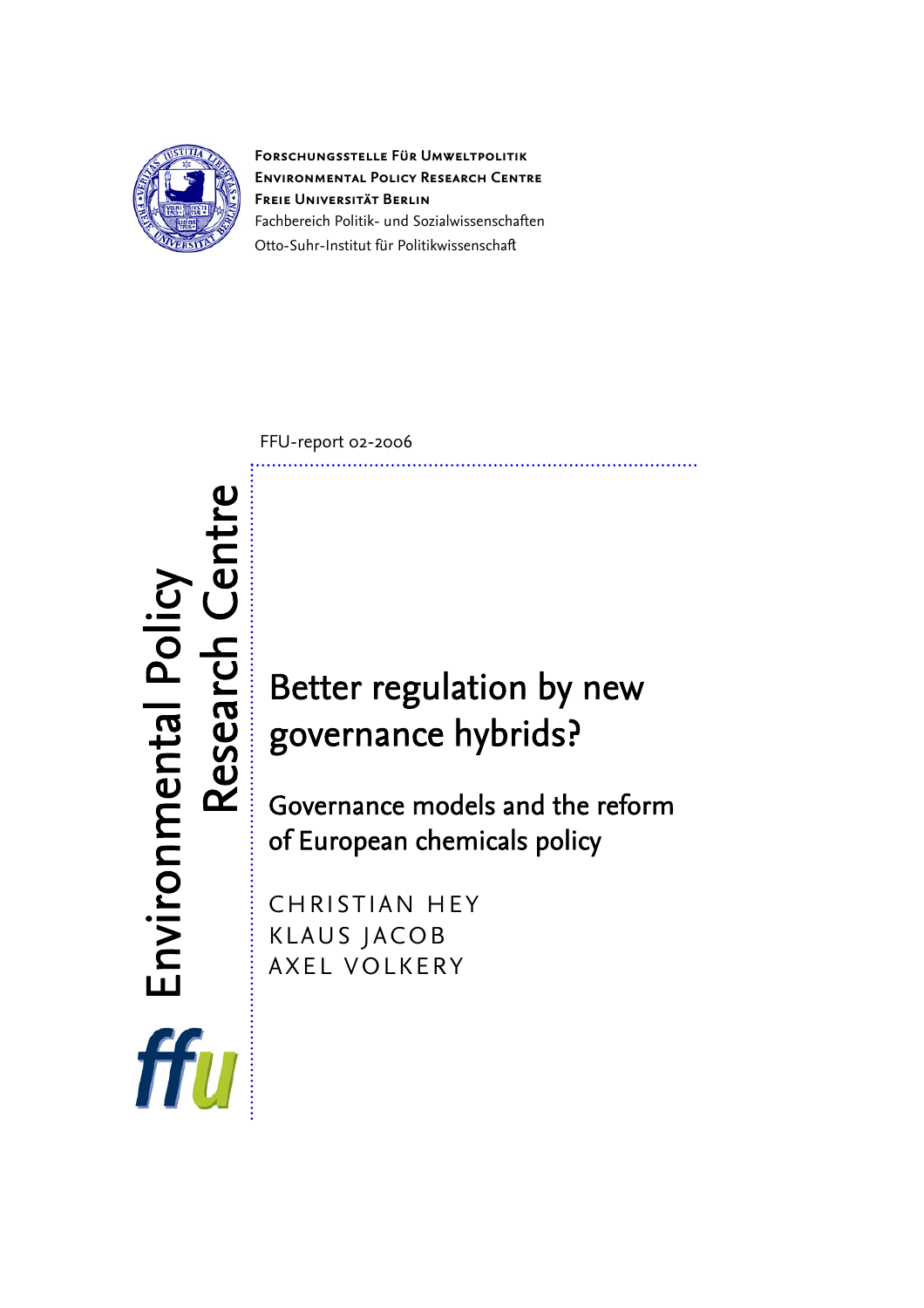Christian Hey German Advisory Council on the Environment Reichpietschufer 60, D – 10785 Berlin Christian.Hey@uba.de

Klaus Jacob Environmental Policy Research Centre Freie Universitaet Berlin Ihnestr. 22, D – 14195 Berlin Jacob@zedat.fu-berlin.de

Axel Volkery European Environment Agency \* Kongens Nytorv 6, DK – 1050 Kopenhagen K Axel.volkery@eea.eu.int

\* The article does not reflect any official opinion of the European Environment Agency. It reflects personal opinions of the author which were developed when the author was affiliated with the Environmental Policy Research Centre Berlin.

The authors wish to thank Nana Künkel und Helge Jörgens and the participants of Panel 8 – 5 at the 3rd General Conference of the European Political Research Consortium (ECPR) in Budapest for helpful comments as well as Henrik Vagt for the editing of the text.

> ISSN 1612-3026 FFU-rep 02-2006



#### **Forschungsstelle Für Umweltpolitik Freie Universität Berlin**

Fachbereich Politik- und Sozialwissenschaften Otto-Suhr-Institut für Politikwissenschaft

Ihnestr. 22 14195 Berlin

> telefon +49-30-838 566 87 fax +49-30-838 566 85 email [ffu@zedat.fu-berlin.de](mailto:ffu@zedat.fu-berlin.de)  internet http://web.fu-berlin.de/ffu/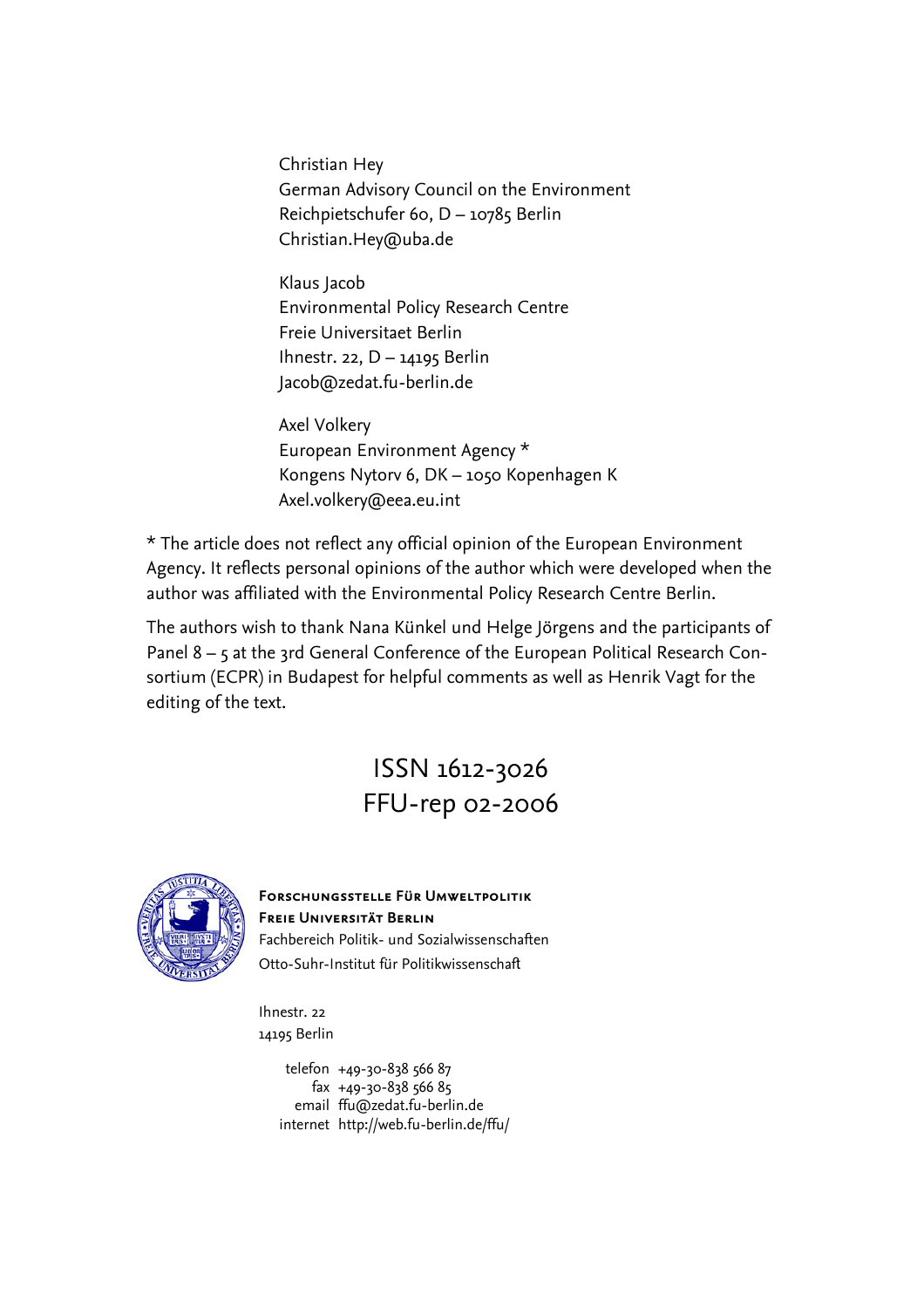# Content

| $\mathbf{1}$   | Introduction                                                                            | $\mathbf{1}$   |
|----------------|-----------------------------------------------------------------------------------------|----------------|
| $\overline{2}$ | Old and New Forms of Governance in EU Environmental Policies                            | 3              |
| 2.1            | Changes in content: Modes of governance and the choice of instruments                   | $\overline{4}$ |
| 2.2            | Changes in process: Modes of governance and decision-making                             | 5              |
| 3              | REACH - Experimenting with Mixed Governance Models                                      | 9              |
| 3.1            | The old approach of EU chemical control and how REACH changes it                        | 9              |
| 3.2            | The governance approaches of REACH                                                      | 11             |
| 3.2.1          | Combining regulated self-regulation and regulatory standard setting                     | 11             |
| 3.2.2          | Devolution and proceduralisation of complex risk decisions                              | 13             |
| 3.3            | Making and Preparing the Regulation                                                     | 15             |
| 3.3.1          | Depillarization in Commission, Council and Parliament                                   | 16             |
| 3.3.2          | Overall Assessment of Depillarization in REACH                                          | 21             |
| 3.3.3          | New forms of mediation of stakeholder concerns: the biggest ever<br>consultation round  | 21             |
| 4              | Conclusion: better regulation by new governance hybrids - a first<br>overall assessment | 26             |
| 5              | References                                                                              | 27             |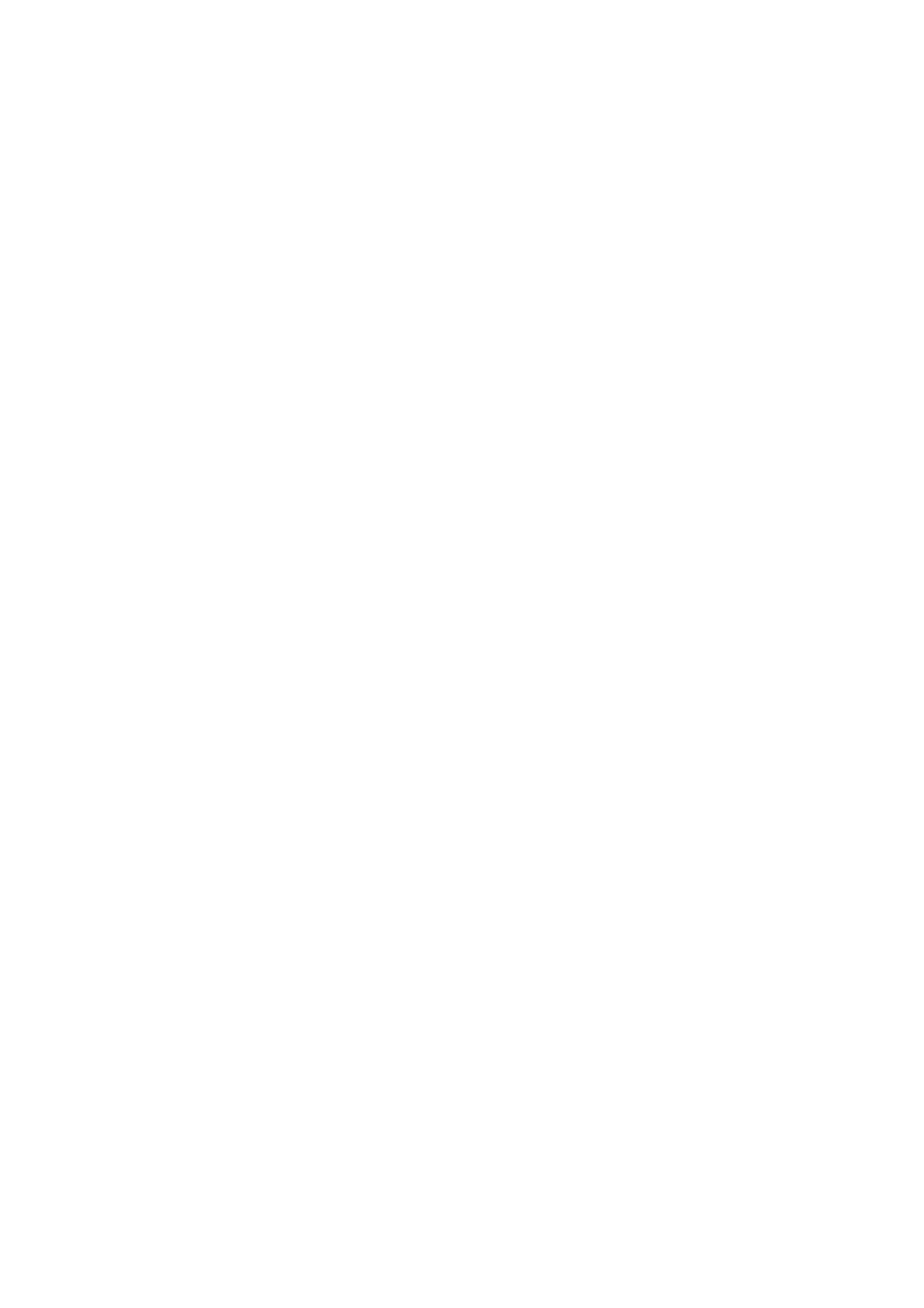# <span id="page-4-0"></span>1 Introduction

Present regulatory decision-making at the European level is characterised by a growing diversification of regulatory approaches. This diversification is reflected in a similar broadening of modes of decision-making. Especially in environmental policy, the traditional sectoralised approach of law making on the basis of the Community method has been supplemented and sometimes substituted by new governance approaches, including "soft-law" approaches, reflexive assessments, devolution, co-regulation or integrative approaches of decision-making (Pallemaerts 1998; Héritier 2003).

These governance approaches are intended to improve the quality and efficiency of European regulation and often claim to lead to "better regulation" (European Commission, 2001), while adopting a more consensus oriented and participatory style. Expectations are great: economic aspects should be taken more seriously into account, member states and the private sector should be granted more flexibility and autonomy alike and knowledge should be adopted on a much broader basis.

However, while the limitations of traditional regulatory approaches are widely accepted and cited, it is far from evident whether or not the "new modes of governance" have a greater problem solving capacity than the old ones, which is often taken for granted. Conceptualising the differences between old and new governance approaches is quite a prominent topic at the moment. However, as we argue, this discussion needs to be refocused to a certain extent: new regulation is also quite often a combination of most of the new forms and more traditional forms of governance (hybrid regulation). Approaches of such hybrid regulatory governance increase the challenge of understanding present decision-making at EU level. And they raise the question of the performance of the interlinkages and effective combination and constellation of the different governance modes.

The ongoing reform of the European Chemicals Policy (Registration, Evaluation and Authorisation of Chemicals, REACH) is a very good test case in this regard. Chemicals control is currently a playing field for substantial and procedural innovations of European governance, spurred by the policy failure of the existing regulatory approach: Despite the fact that chemicals play an important part in nearly every aspect of our daily live and despite the fact that there are stringent testing requirements for new chemicals our knowledge about the effects of most chemicals on human health and the environment is uneven, sometimes even poor.

The reason is that the testing and registration of chemicals within a cooperative assessment process (Koch 2003) so far has been cumbersome. Whereas obligations for producers to deliver data where weak, authorities had to prove negative im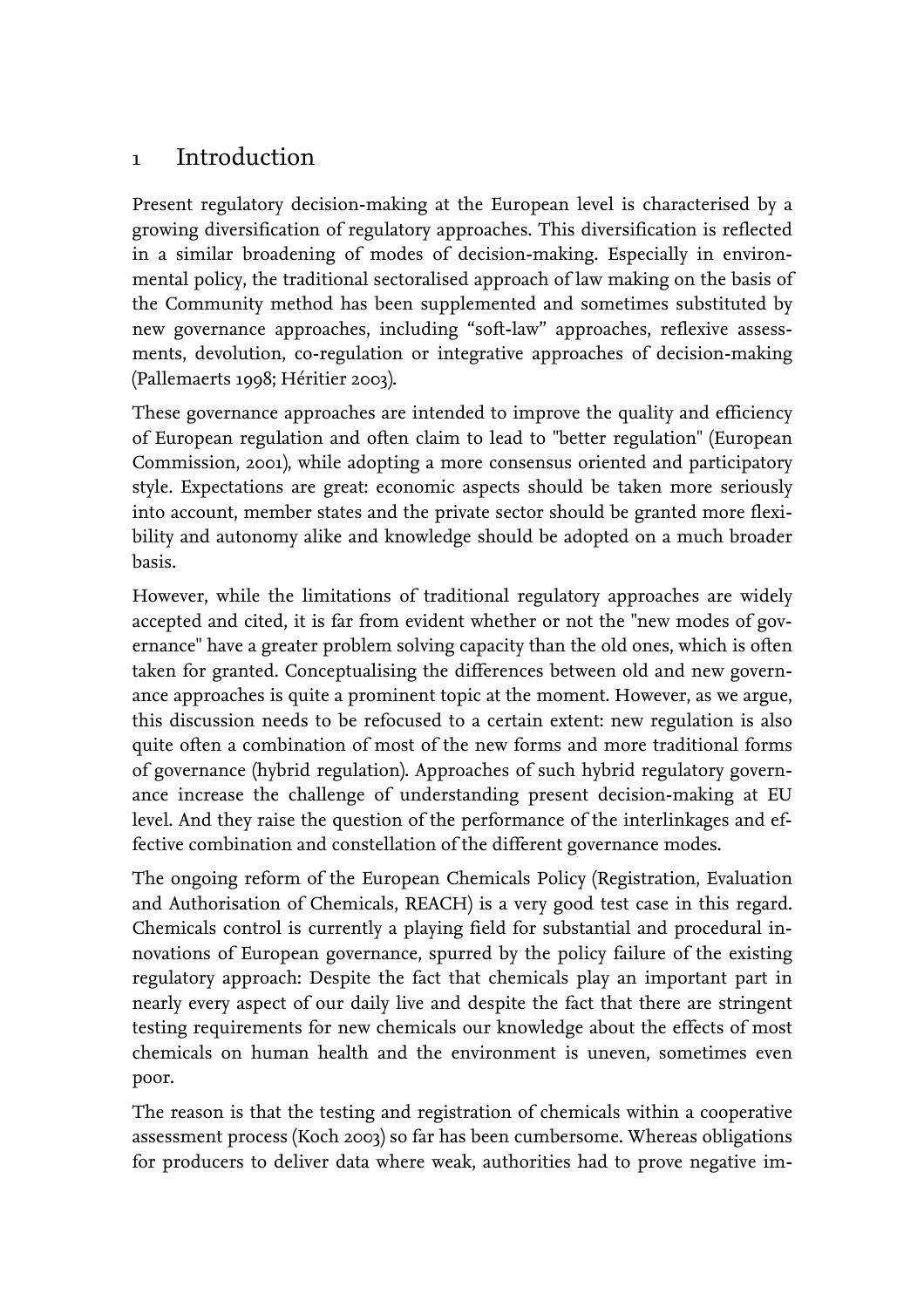pacts on human health and environment in a detailed risk assessment process – often described as "paralysis by analysis". Capacity overloads, however, have led to severe delays. REACH intends far-reaching changes in the regulatory framework of chemical control. The European Commission tries to shift the burden of responsibility from public authorities to a system of shared responsibilities between public authorities and chemicals industry. Finding the right balance between regulatory control and private self-regulation is the key challenge in this regard.

In this context, the REACH process is interesting in several ways. The European Commission tries to combine different governance approaches, i.e. governance by information, obligatory self-regulation, command-and-control, cooperative devolution and proceduralisation, which alone makes the reform an interesting topic to study. However, the institutional design to arrive at a regulation inhibits also many institutional innovations, i.e. depillarization, mainstreaming or internet consultation. REACH is of high relevance for competitiveness, consumer protection, health and environmental protection concerns. The lobbying pressure by EU member states, industry associations and environmental NGOs has been and is immense. The mixture of governance mechanisms is the attempt to satisfy the magnitude of involved interests in order to increase decision-making capacity.

For policy evaluation it is interesting to assess the effects of such rather unorthodox combinations: can REACH serve (a) as a model for a creative new combination of governance modes that may open a more realistic and promising perspective for the design of governance options in other policy areas and (b) as a model for the organisation of interest mediation in highly contested policies?

Our argument is that hybrid models of governance have the potential to strengthen decision-making capacity and to improve legitimacy, effectiveness and implementation especially in a very contentious and high profile cases. However, the analysis of the reform of the European Chemicals Policy indicates that a careful design of the interlinkages between the governance modes is of crucial importance, and was not given sufficient attention in this example case. Both the decision-making process and the regulation itself offer multiple arenas for conflictoriented and cooperative stakeholder strategies. Stakeholders antagonistic to the REACH system may use those arenas for "venue shopping" in order to undermine the functioning of the system.

This paper is organised as follows: In the next chapter we briefly reflect the discussion on old and new forms of governance in EU environmental policy and scrutinize their respective strengths and weaknesses. Chapter three briefly introduces the proposed REACH reform. We analyse to what extent different governance approaches interact within the institutional and regulatory design of REACH and how they match with the interests of involved actors. A main concern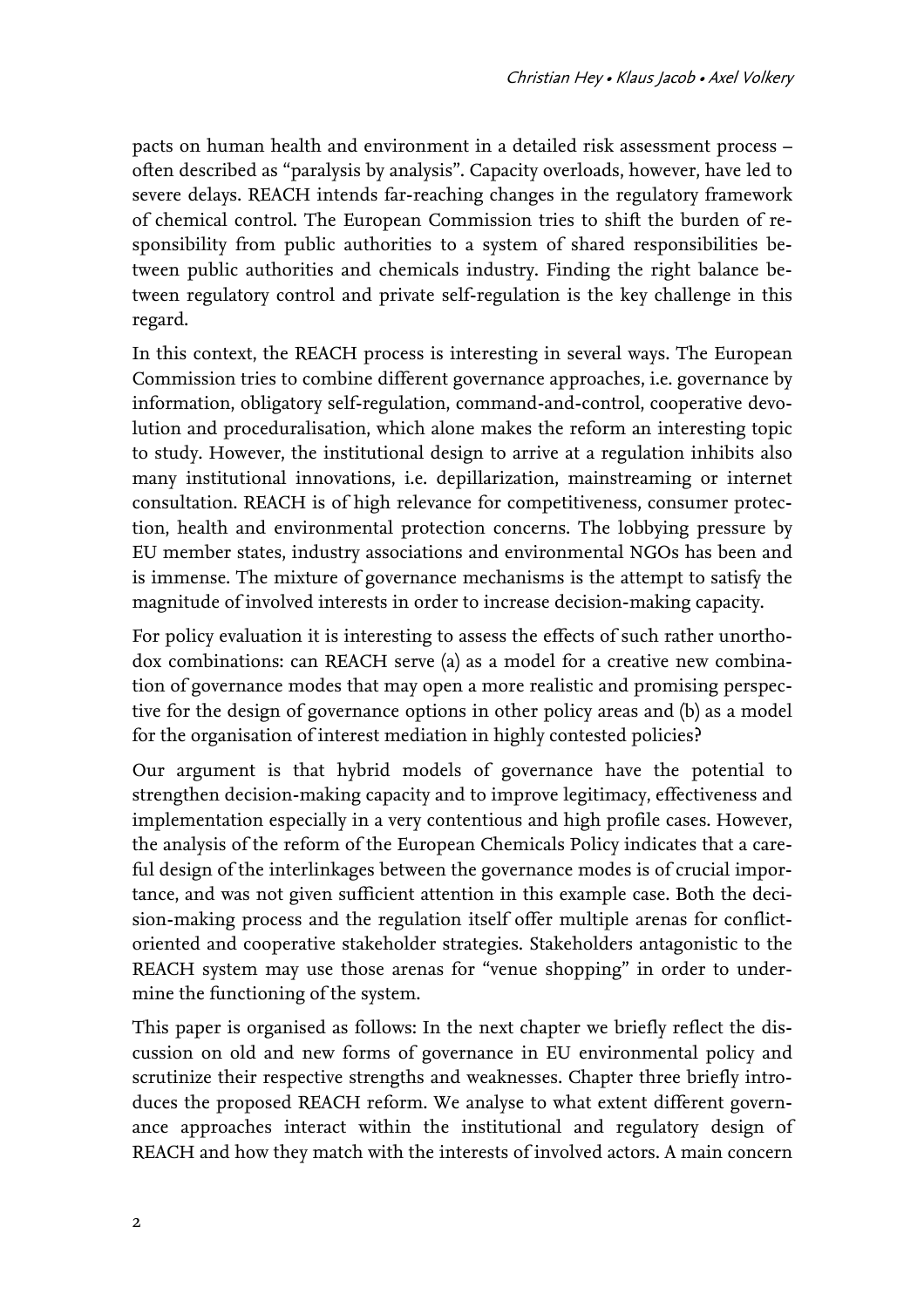of interest relates to the analysis of strategies of venue-shopping by different actors and their impact on the policy process. The paper ends with a preliminary overall assessment of the potentials of new hybrid regulation to improve the problem-solving capacity of European environmental governance.

# 2 Old and New Forms of Governance in EU Environmental Policies

The analysis of the different modes of European regulatory governance has received much attention among scholars throughout the last years (see: Heritier et al. 2003; Knill, 2003; Börzel, 2002; Knill and Lenschow, 2000; Scharpf 1999, 1997). Already the diversity of terminology used by different authors indicates the complexity of the issue. In a way, the attempts to conceptualise different modes of governance have even led to more confusion than clarification. Partly, this is due to the fact that modes of regulation and decision-making strongly overlap and thus are quite difficult to distinguish.

In a nutshell the governance discussion deals with changes in content and process of European decision-making, one could argue:

- Changes in content. i.e. the concrete choice of instruments which reflect different levels of obligation and discretion both for member states and target groups,
- Changes in process. i.e. how European policies, programmes and delegated processes of standard setting are developed.

Both choice of instruments and choice of process design are intrinsically interlinked: Devolution and cooperative instruments also require an open and cooperative policy process in order to create early ownership and support by those who implement. On the other side rule based standard setting or the use of economic instruments, often leading to distributional conflicts, may require a more autonomous regulatory state imposing requirements against opposing target groups.

Before fleshing out changes in content and process, one needs to take a step back and ask how good governance turns out to be in practice. In this context, one is quickly led to the distinction by *Scharpf* regarding criteria of output- and inputlegitimacy (Scharpf 1999). Since then, many scholars have embarked on the challenge to define suitable criteria to evaluate good governance against (e.g. Wolf 2002, Montpetit 2003). As regards a practical operationalisation for the further discussion of the strength and weaknesses of the different approaches of European Environmental governance, we focus on output-legitimacy criteria such as (cf. Knill and Lenschow 2003):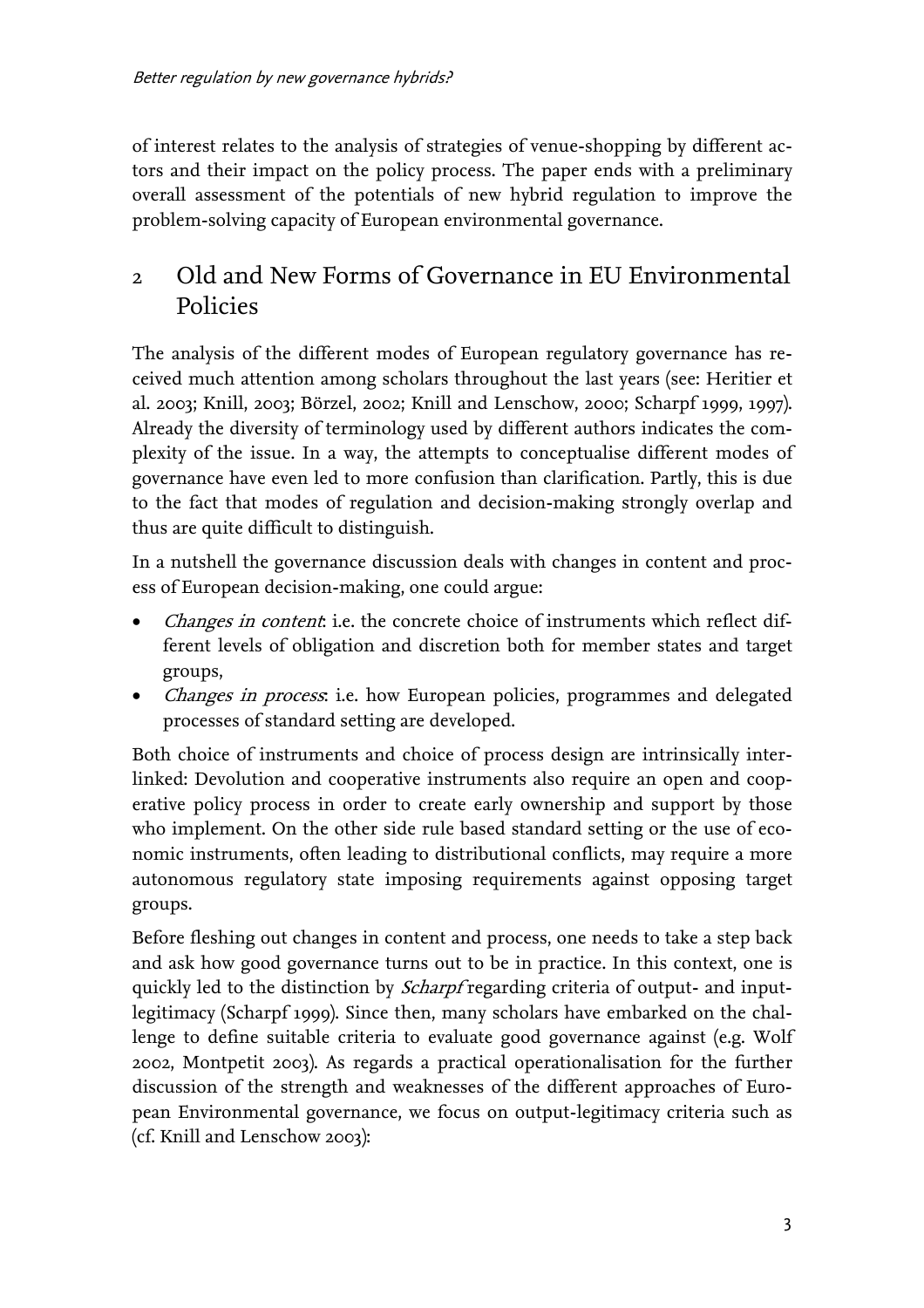- The extent of capacity to take political action
- The actual degree of implementation
- The actual degree of achieving the original policy objectives.

This reflects only one evaluation dimension since no criteria for input-legitimacy are explicitly used (cf. Scharpf 1999; Abromeit 1998; Knill and Lenschow 2003). But as shown above, at least for certain instruments, output legitimacy strongly correlates with input legitimacy: a policy process not considered as legitimate by target groups, may face obstacles both in the decision-making and the implementation process. Only in an idealised majority voting model input and output legitimacy might strongly fall apart, as majority decisions may be taken against the will of very strong minorities.

<span id="page-7-0"></span>2.1 Changes in content: Modes of governance and the choice of instruments

Regulatory standard setting has been the dominant governance mode of the past 30 years of the EU (Holzinger 2003). It entails the setting of detailed, obligatory substantial and procedural standards which prescribe action required from target groups. Typical examples are emission limit values, permitting and reporting requirements, quality values triggering certain actions, or the prohibition of certain activities. Their enforcement is based on a hierarchical model of top-down steering. Norm compliance is reached by means of coercion. The level of obligation thus is high, hence the level of discretion for Member States and target groups is low.

In contrast, the so called *new-instruments* show a similar high level of obligation but also a high level of discretion either for Member States or for target groups. It is a more indirect, more incentive based approach rather shaping the context where target groups take decisions than directly controlling their decisions. This group of instruments comprises framework legislation, economic instruments (such as taxes or emissions trading) and communicative instruments (such as information rights or access to justice) (cf. Knill and Lenschow 2003; see Hey et al. 2005). The predominant steering mechanism is setting incentives to initiate behavioural changes, but within a clear defined framework of action. Coercion as a steering mechanism is therefore also relevant.

Framework directives often combine legislative initiatives and define a working program that is further addressed through daughter directives, through delegation of regulatory tasks to different types of committees or Member States. Thus, framework legislation is supposed to contribute to the relief of the European legislator and to a streamlining and reduction of the volume of European legislation (Demmke 2001). Economic or informative instruments are also supposed to work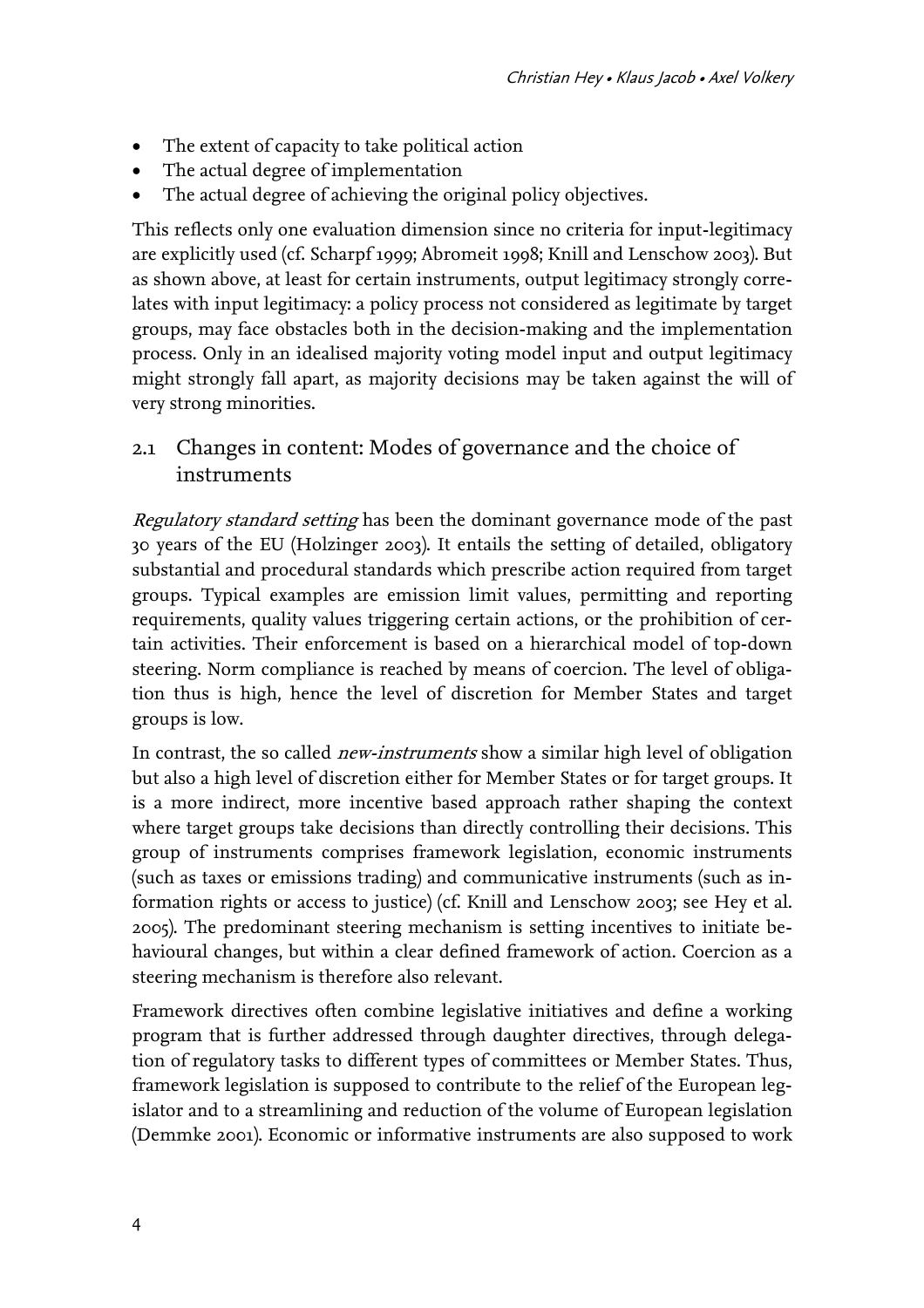in this way: By changing incentive structures, behavioural changes and voluntarism is triggered and objectives will be reached more easily.

Self-regulation concerns cooperative governance arrangements with industry, including the delegation of rule and standard setting to private actors such as industry associations and the development of voluntary agreements of industry. In both cases regulatory responsibility is shifted to private actors that operate, however, in the "shadow of hierarchy". Normally objectives are negotiated and hence reflect the interests of the target groups. Thus, the level of discretion may be high and the level of obligation low. The predominant steering mechanism is incentive-setting. However, due to the fixed objectives, coercion still is a relevant mechanism in case of failure to deliver the objectives, as is learning, because the framework for action is relatively broad.

The *Open Method of Coordination* (OMC) is an iterative process of setting guidelines and benchmarks at the European level, adopting regulatory responses at the national level whose effects will then be evaluated in the light of the agreed benchmarks (Zängle 2004). It is not of relevance for our further analysis.

#### <span id="page-8-0"></span>2.2 Changes in process: Modes of governance and decision-making

So far, the dominant mode of decision-making has been the traditional Community method with its formalised decision-making rules and established consensus finding procedures. The three key institutional actors in this process are the policy-initiating European Commission and the co-deciding European Parliament and Council. The Community method has been enriched by extended phases of policy consultation with stakeholders and Member States that are mainly coordinated and moderated by the Commission, by increasingly complex sub-legal implementation processes including industry, NGOs and Member States, and by increased efforts to ensure implementation. But the Commission, Parliament and Council remain to be the decisive centre of decision.

The respective decision-making capacity is impressive. Especially in the period between 1996 and 2003 a comprehensive system of modern environmental law was completed. Generally, European environmental policy must be considered a success story of international cooperation (see for a literature review: Hey et al. 2005; Hey 1998, p. 257ff). Despite considerable variation in the quality of the individual pieces of environmental legislation a high level of protection requirements could be achieved, which was - in general - closer to the level of the pioneering countries than to the level of the laggards. Environmental policy-making could in many cases successfully avoid the "joint policy making trap", the policy stalemate caused by a few national veto players (see: Héritier et. al. 1994; Eichener 2000).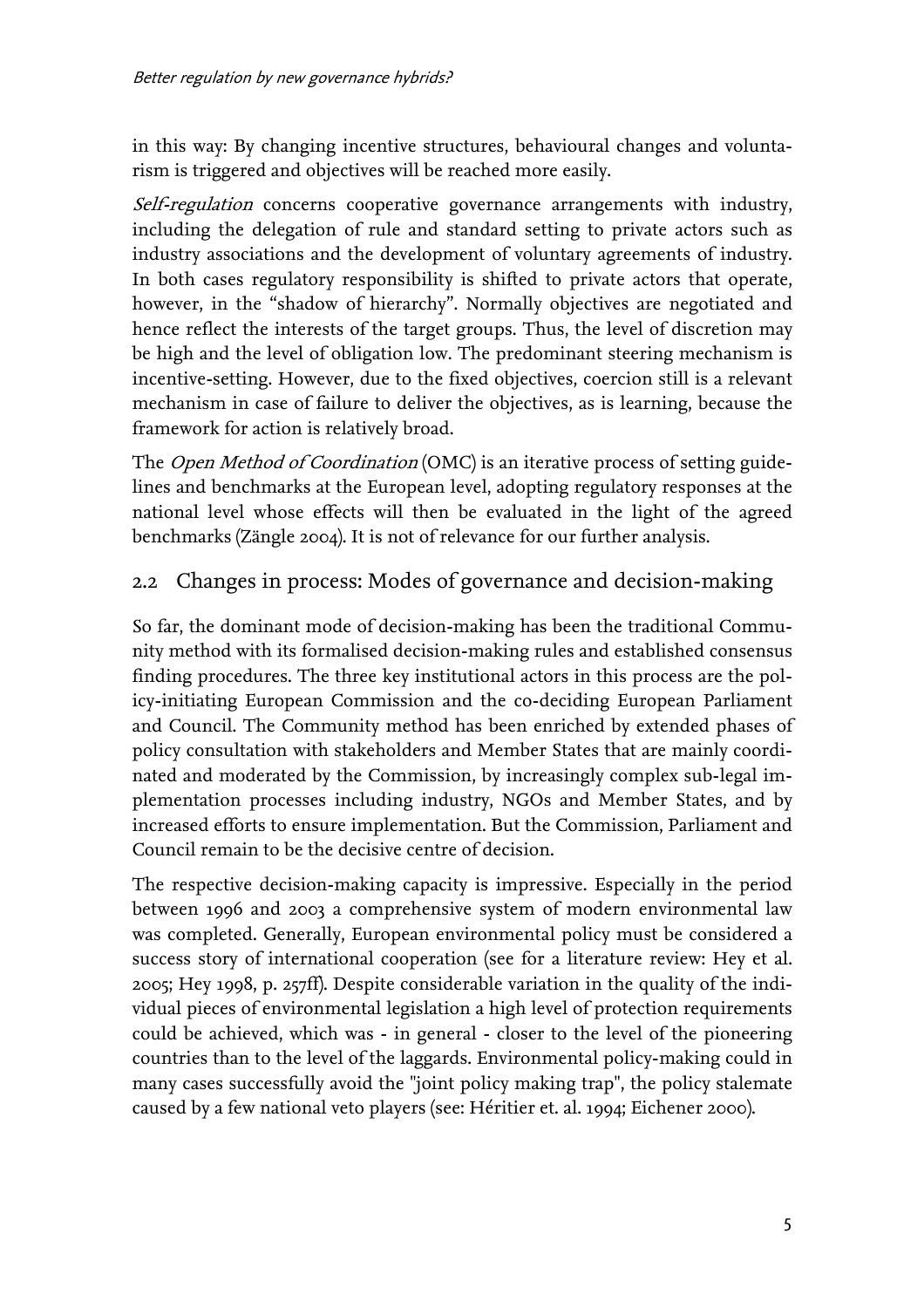There are several reasons for this success story. The EU has developed effective mechanisms for the diffusion of national environmental policy innovation (Héritier et al. 1996; Andersen and Liefferink 1997; Knill and Lenschow, 2005), such as spill-over effects from internal market regulation to environmental regulation that opened up opportunities for regulatory competition. With its initiation monopoly the European Commission disposes of considerable agenda setting powers and has frequently used the rich pool of national environmental policy innovations to find the best model for its own proposals. The wish to be a credible global negotiation partner as regards international environmental regimes is another driving force. The Council has developed negotiation mechanisms and tools to find agreement, despite of different national interests (Eichener 2000). National environmental ministries tried to overcome opposition at home by forming alliances at EU level. The European Parliament, especially with its personalised and sector committee based internal deliberative processes, has frequently been a hurrier for stronger environmental requirements (Kreppel, 1999, 2002; Tsebelis and Kalandrakis 1999; Tsebelis et al. 2001; Kasack 2004). The co-decision procedures proved to allow dynamic consensus finding between the three European institutions.

The Community method, with its hierarchical element of binding and enforceable regulation, has considerable potential as regards political capacity and political effectiveness, especially in the case of demanding policy problems such as redistributive policies, institutionally deeply entrenched problems which risk persistence or prisoners dilemma situations requiring binding implementation in order to avoid free-riding (Heritier 2003).

The success story, however, has its shortcomings. The most serious problem of the Community method is the implementation deficit that has persisted on the European agenda for quite a long time (Metcalfe 1992; Mendrinou 1996; Knill and Lenschow 1998). Implementation deficits can be less strongly felt in the case of internal market linked product standards than in the field of monitoring and reporting requirements, procedural law and programming (Demmke and Unfried 2001; Lübbe-Wolff 1996). Related to the poor implementation record are significant problems to achieve the original policy objectives. Despite the fact that certain emissions from stationary sources could be significantly reduced and that the overall quality of the environment has improved in many ways, current environmental outlooks of the OECD (2003) or the European Environment Agency (2004) point to a number of unsolved persistent problems and many deteriorating long-term trends such as climate change, biodiversity loss or groundwater contamination.

Furthermore, there is an obvious failure of environmental policy integration (see: EEA 2005, Lenschow 2002). The structure of environmental problems has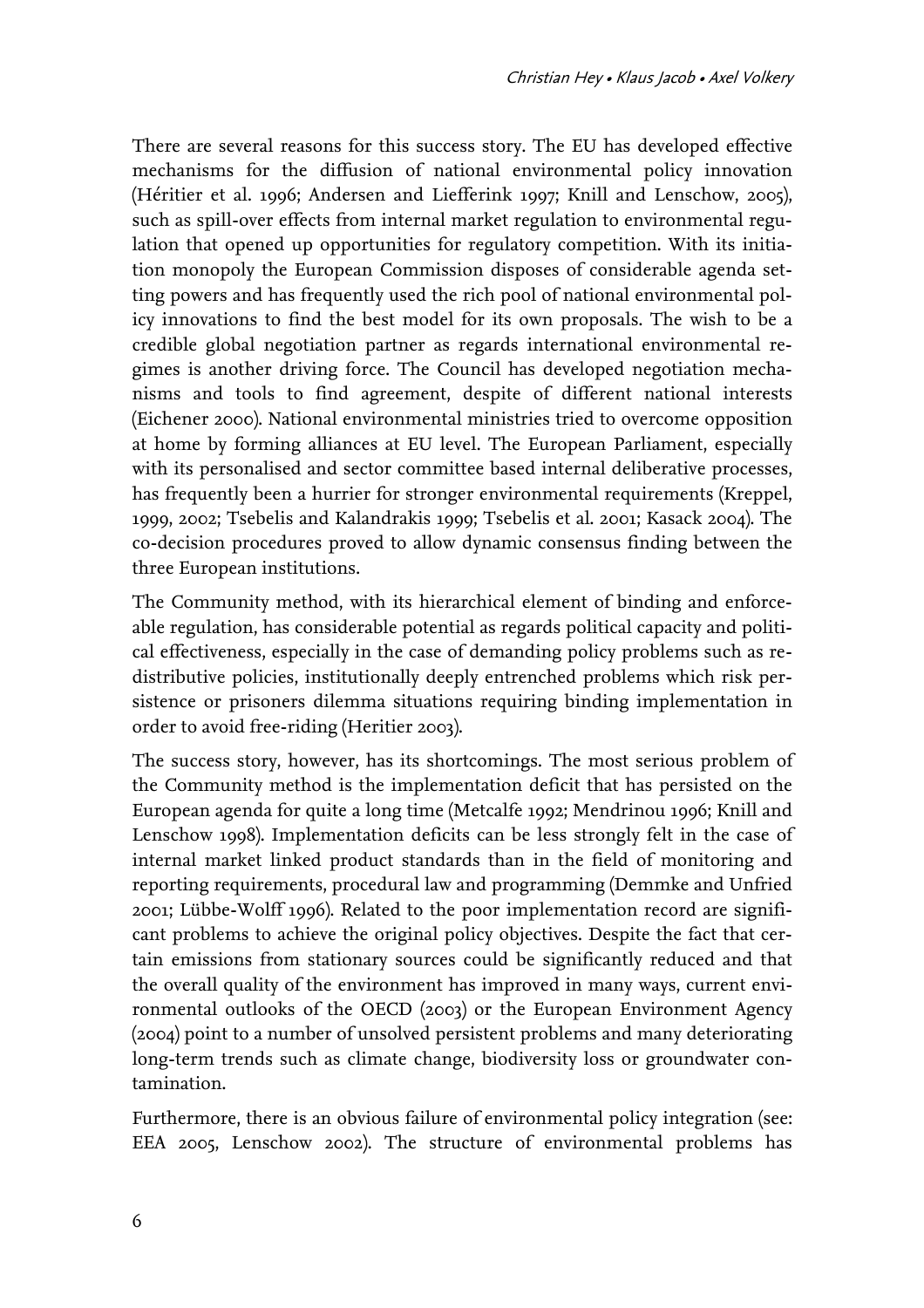changed from pollution by installations towards pollution by diffuse sources. Problem-solving strategies thus require the changing of harmful sectoral market or policy trends (EEA 2005). Steps towards environmental policy integration (EPI) have been rather unsuccessful so far due to the compartmentalised structure of EU policy making (Hey 1998, 2002). Pillarized policy networks tend to externalise issues and problems that do not affect their key concerns. Reaching an agreement within a sector at EU level alone is regularly a challenging task, requiring the accommodation of often conflicting interests. Whenever possible, integration demands from other sectors are disregarded. Strategies for EPI therefore ask for mechanisms of better horizontal policy coordination. Such capacities are, however, regularly underdeveloped since modern bureaucracies are steered around sectoral and not horizontal norms and objectives (Jacob and Volkery 2004).

The new governance approaches, which are officially on the Commission agenda since the Governance White Paper (2001), aim to overcome these problems by launching a search for more non-legislative solutions and increasing the hurdles for new legislative proposals, but also by strengthening the power and responsibility of Member States and private actors in policy formulation and implementation. The approaches rely more on networks and voluntary action than on hierarchy, more on national responsibility than on EU harmonisation, more on nongovernmental participation and responsibility than on state action (Héritier 2002, 2003). The basic rationale for strategies of "soft law" (Pallemaerts 1998; De Sadeleer 2002) is to provide for an overarching framework for a bundle of consecutive actions. They are intended to provide for common orientations for diverse actors. They are also building blocks for the fight over the hegemony over competing concepts of policy making, they help to legitimise measures already in the policy pipeline, keep contentious issues on the policy agenda and are part of a packaging and unpackaging approach for measures, which might otherwise be dropped from the policy agenda.

These strategies are part and parcel of a more complex and holistic policy management approach of the Commission, which reaches beyond individual legal instruments adopted via the Community Method (SRU 2004; Hey et. al. 2005). At the core of those strategies is a target setting process together with those actors who have to take responsibility over implementation. By their early participation it is expected that political support for the targets, hence political and participatory capacity are strengthened (Héritier 2003, p. 108). Critics, however, argue that soft-law strategies risk having a bias of "talk without action", that rises high expectations, but fails to deliver substantial results (IEEP 2004a).

Of increasing relevance in this context are the new reflexive assessment mechanisms (Heinelt et. al. 2000), namely the introduction of impact assessments. Originally a sustainability impact assessment was intended to become a tool for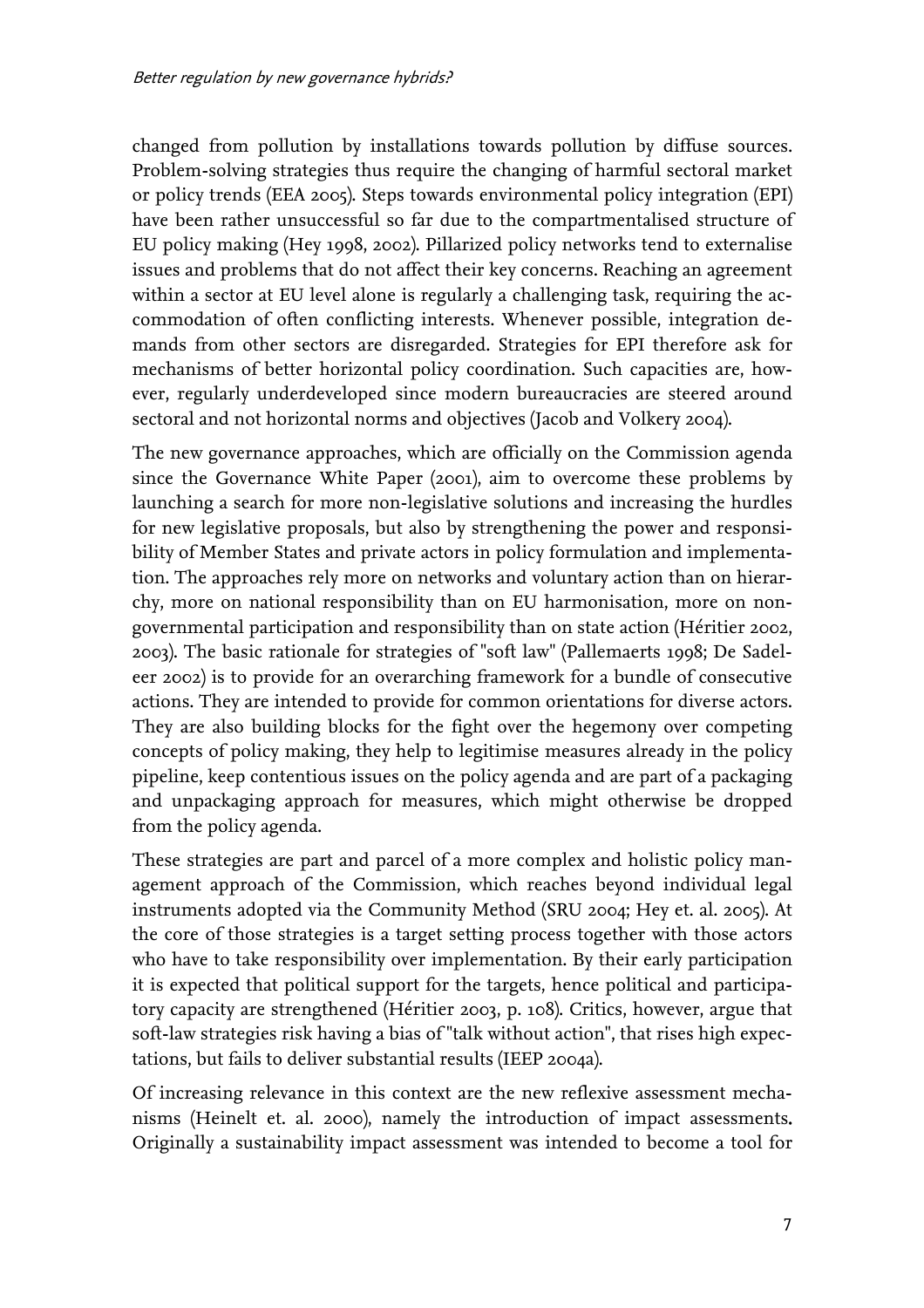stronger coherence between Community policies and for better environmental policy integration (European Commission 2004a and b). In every case, impact assessment is intended to become an additional critical check on the appropriateness and proportionality for any proposed new environmental legislation. In practice, a combined model tends to be applied with a wide range of institutional settings from ad-hoc internal coordination to a sophisticated multi-stakeholder process reviewing extensive scientific evidence (Owens et al. 2004).

Impact assessments offer private actors the possibility to intervene very early in the decision-making process. They create a new arena for policy deliberation, where the power of the better argument might influence the shaping. Early consultation can improve the available knowledge, help to identify problems such as unintended side effects and thus strengthen the overall quality of regulation. But it can also change the character of policy-formulation within the European Commission from technocratic problem-solving of Commission officials to either political bargaining with Member States or argumentative deliberation with stakeholders. Empirical evidence has identified the risk that there is considerable pressure especially by business and related government departments to soften targets and that transaction costs to achieve specific targets are high (Héritier 2002).

We find the same pros and cons with regard to the delegation of regulatory tasks. Delegation occurs within a wide spectrum of institutional approaches that ranges from purely intergovernmental committees, over mixed structures to the widely private models of standardisation (Voelzkow et. al. 2002). Optimistic positions claim that the dominant governance mode within such bodies is argumentative deliberation and bargaining (Risse 2004; Héritier, 2003). Thus, the power of the better argument may eventually strengthen the influence of actors with less material resources, as it has been shown for international networks (Risse 2004). Critical positions, however, counter these assumptions as over-idealistic and overgeneralised, pointing out that this argument holds stronger under the conditions of a strong global normative consensus (e.g. human rights) than on fundamentally more contentious issues such as the balance between precaution and competitiveness. It also may be stronger in "evident" cases than in cases where one actor has a relative informational advantage. Furthermore the relevance of deliberation relative to other forms of interactions should not be overemphasized. Informal mechanisms of socialisation into a common group identity, consensus strengthening and conflict avoiding behaviour can be frequently expected (see: Eichener 2000; Sartori 1997; Töller 2002). The social pressure for consensus may work against dissenting minority views.

The success of devolution depends on the quality, preciseness and ambition of the normative reference framework (the mandate), the composition of participat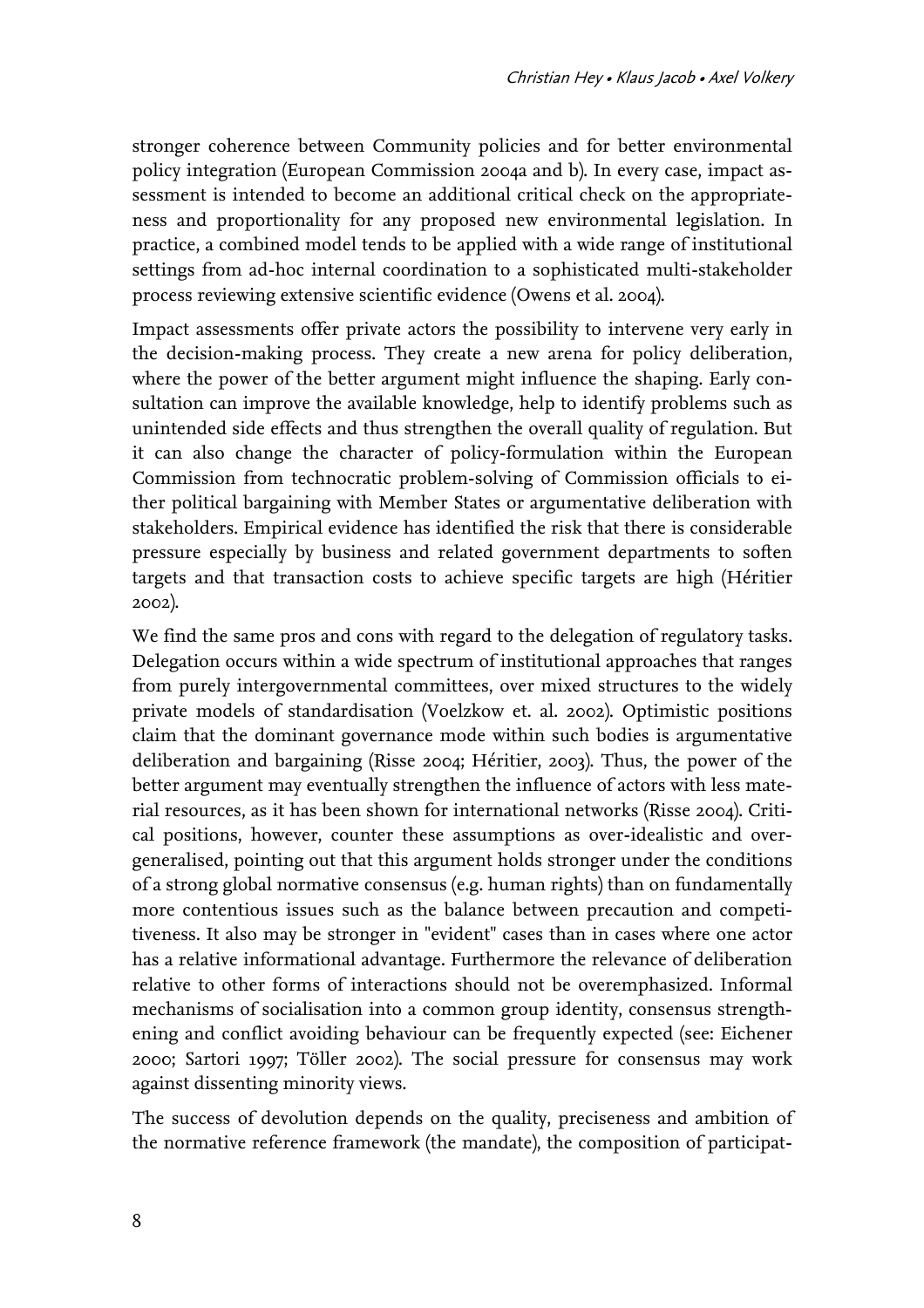ing advocacy coalitions, the orientations of the informal or formal process leaders, the relative distribution of informational resources and bargaining power of actors, and informal and formal decision making and conflict solution rules. In general, networks work better for distributive or efficiency increasing issues or for complex and highly uncertain problems, where preferences are open for modification on the basis of growing evidence (Héritier 2003).

In total the success of new modes of governance depends on the type of problems and a number of context and situation specific factors. Informative, distributive, technical issues and unstructured problems seem to be more suitable for the new modes of governance than re-distributive issues or solutions for Prisoners Dilemma situations. Care has also been given to the institutional design, composition of participants and mandates. If this is not taken into account in their framing, the resulting policy may lack effectiveness or risks to be captured by powerful interests and hence to fail in terms of political legitimacy.

# <span id="page-12-0"></span>3 REACH – Experimenting with Mixed Governance Models

<span id="page-12-1"></span>3.1 The old approach of EU chemical control and how REACH changes it

The current system of European chemical control aims at producing information about the effects of chemicals on human health or the environment. Where risks are identified, several steps can be taken ranging from labelling obligations to the restriction or even the prohibition of use. The most important aspect of the control regime is the distinction between so called "old" and "new" substances. "Old" chemicals are those chemicals that have been marketed in the EC before 1981 when the EC Regulation for chemicals control entered into force. The "old" chemicals number about 100,000. They account for approximately 99% of all chemicals marketed. While "new chemicals" have to be notified and tested (and quite extensively for volumes above 1 tonne per year), there are only few provisions for testing of "old" chemicals. Information is required on high volume existing substances but the public authorities have to determine for which substances additional examination is required. Furthermore, the testing has to be performed or commissioned by the authorities.

The public authorities are overburdened with this task. Out of 100,000 existing substances only a few hundred have been completely assessed, also because there are insufficient incentives for manufacturers and importers to provide the authorities with necessary data. Some efforts have been taken to set up voluntary and cooperative schemes for a testing, however, the efforts have been particularly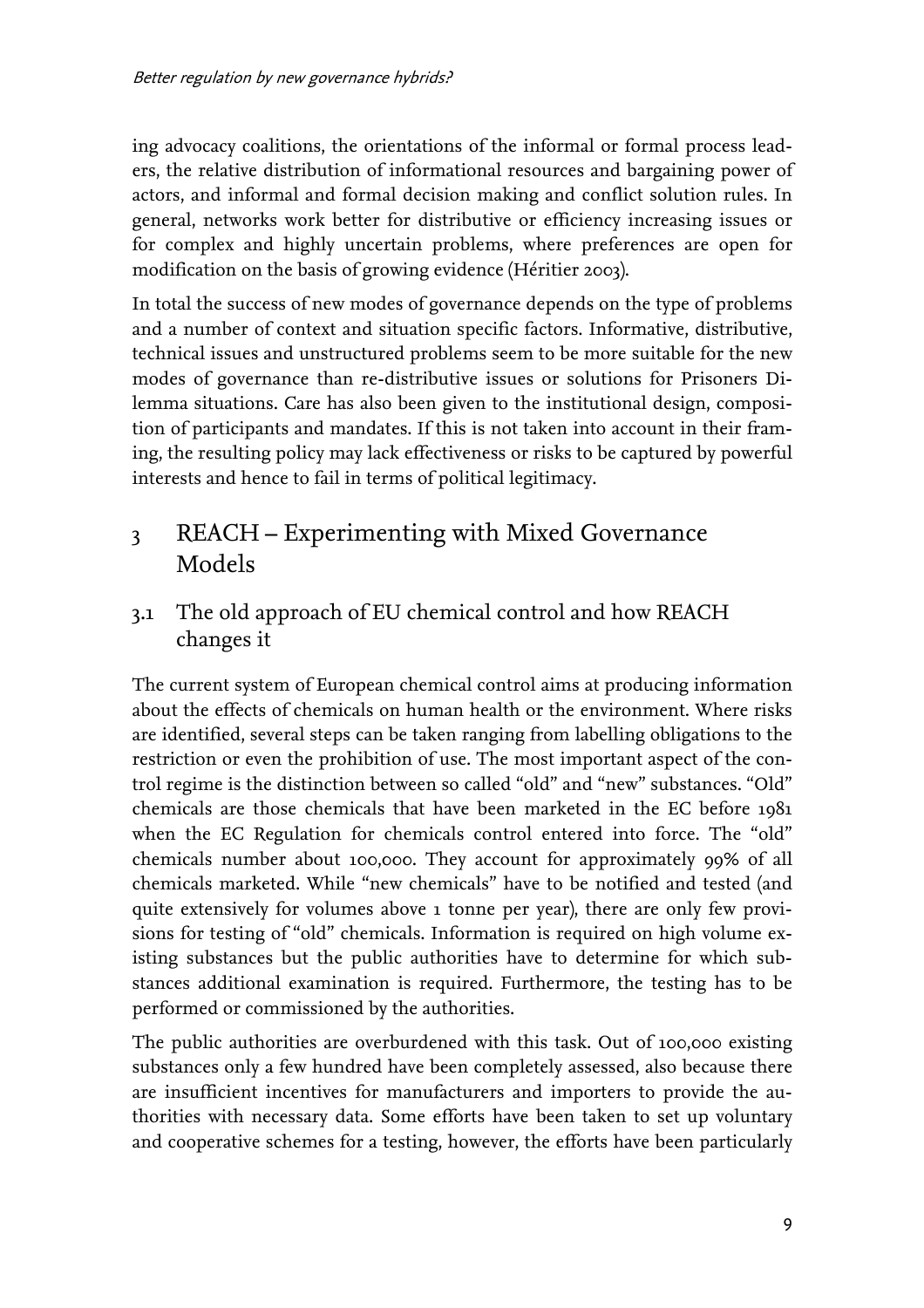slow (e.g. Jacob 1999). Since users of chemicals are not required to gather and to provide information as to what they are applied for, there are in particular no reliable data on exposure paths. It is estimated that, given the speed of evaluation, risk evaluations for the 4,000 most problematic existing substances will not have been completed until the year 3000 (SRU 2002). In addition, the time-consuming process of issuing substance restrictions delays the implementation of control measures. The encompassing testing requirements for "new" substances have inhibited research and development and encourage the use of "old" substances, with all the problems of lack of data.

After years of preparation, the Commission presented a new strategy for European Chemicals control in its White Paper in 2001 (CEC 2001). It took two other years to present an official proposal for a regulation (CEC 2003). The intended changes are far-reaching: So far, the burden of proof that the use of chemical substances implies a risk to human health or environment lies with the public authorities. In future, industry has to demonstrate that the chemicals substances do not pose any major risks. Failing to do so they are not allowed to market the substances. The reform intends to accelerate risk management and phase-out of substances of special concern with a new authorisation procedure. The reform furthermore imposes an obligatory system of chemical safety management over the whole production and use-chain of chemicals. The extended requirements for testing and registration of chemicals increase the costs of chemicals production.

The new strategy consists of three main phases: Registration, Evaluation and Authorisation of Chemicals (REACH):

Registration: In the registration phase, manufacturers and importers have to gather information on the properties of substances and submit registration dossiers to a central data base. This procedure applies to all substances marketed above a certain threshold (1 t/year), a number of 30,000 substances is expected. Only those substances that are registered are allowed to be marketed. Depending on the volume and on intrinsic properties, different testing requirements are imposed. If no data are submitted, marketing will be prohibited (No Data-No Market Rule). The database will be managed by the new European Chemicals Agency. To be registered, applicants have to deliver information on intrinsic properties and hazards (e.g. eco-toxicological, toxicological). Data have to be provided on the application of the substances in order to estimate the exposure. In case downstream users use the substances for other purposes than they have been tested for, additional testing is required. For volumes above 10 tonnes/year a chemical safety report is required, for volumes below chemical safety data sheets will be necessary. Registration follows a phased approach, with registration deadlines being set according to volume of the substance on the market and hazard.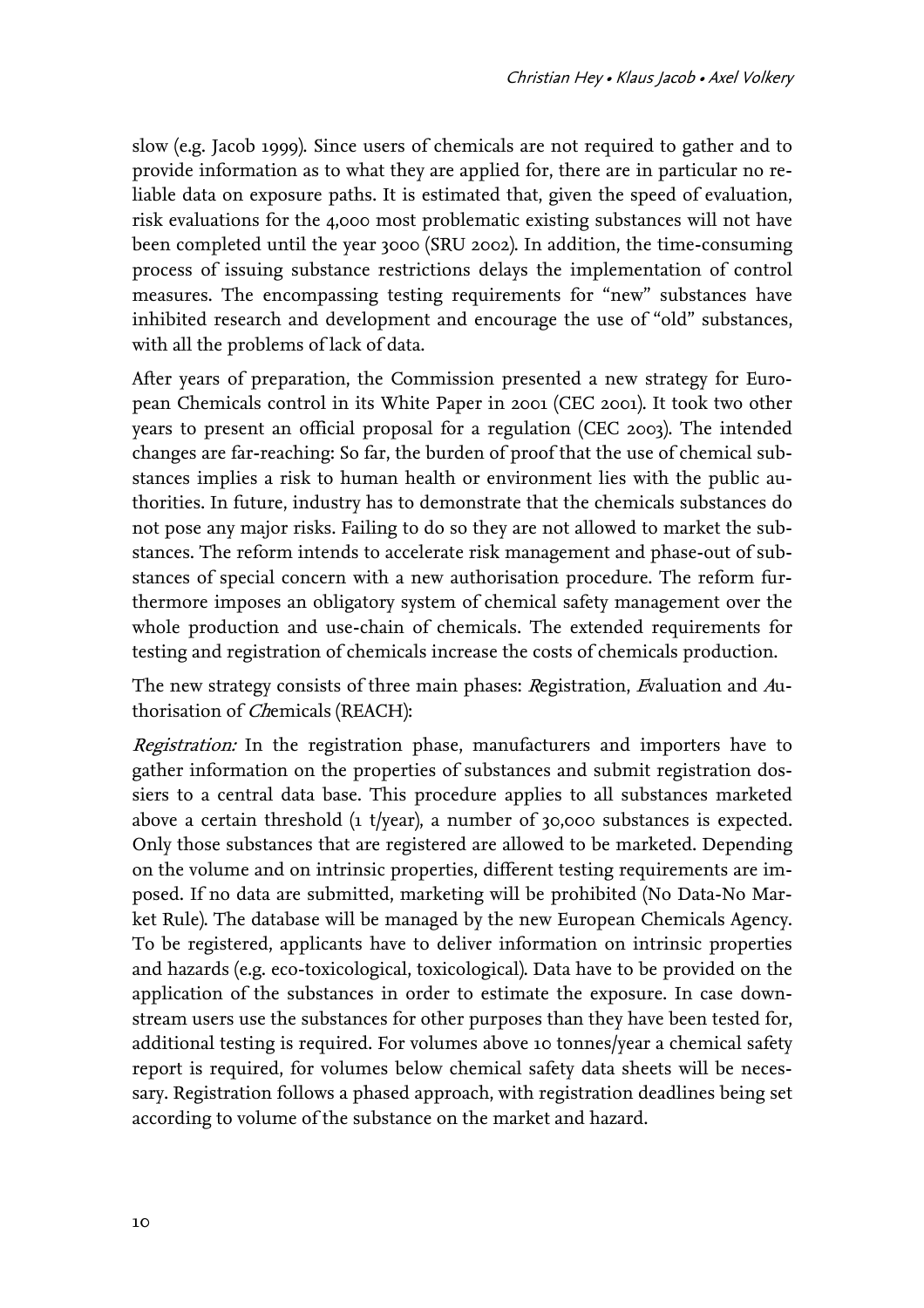Evaluation: Public authorities in the Member States evaluate data submitted regarding the necessity of animals testing, if proposed, or if there is reason to belief that the substance poses a risk to the environment or human health. This is required for chemicals which are produced or imported in quantities of more than 100 tonnes/year or which have certain dangerous properties (chemicals that are mutagenic, that are extremely toxic, that are highly persistent or are highly bioaccumulative, or that have molecular structures that give reason for concern). Evaluation might require the applicant to provide additional information.

Authorisation: An authorization procedure is to be introduced for particularly hazardous chemicals "that give rise to very high concern". Authorisation of use will be granted by authorities only if it can be shown by the producer/importer that risks of use can be "adequately" controlled or socio-economic benefits outweigh risks. Authorization is required for carcinogenic, mutagenic or reprotoxic substances (CMR), for substances being persistent, bioaccumulative or toxic (PBT) or for substances being very persistent or very bio-accumulative (vPvB) or for substances with endocrine disruption effects.

For imported chemicals as well as products that contain a considerable amount of chemicals, the same testing requirements were demanded. The planned regulation is likely to have impacts on chemical industries in countries where risk management is based on liability, because producers can be taken accountable if there are information available on potential risks (Jacob et al. 2005).

In first instance REACH seems to be a last piece of traditional command and control type regulation, including strong re-distributive elements at the expense of chemical industry and aiming at faster and more effective control of hazardous substances. A closer look however leads to a different assessment. REACH also operates widely with the new modes of governance. It strongly relies on selfregulation, especially as regards the chemicals safety management. It relies on devolution as regards the specification of a rather generic and procedural legislative framework and as regards the strong role of stakeholders in the preparation and implementation of the system. Deliberation and hierarchy are combined in a complex system. The following section explores this combination in greater detail.

#### <span id="page-14-0"></span>3.2 The governance approaches of REACH

#### <span id="page-14-1"></span>3.2.1 Combining regulated self-regulation and regulatory standard setting

In total, the REACH-system consists of

mechanisms for *public risk communication*, potentially enabling markets, consumers or the wider public to react to substances of concern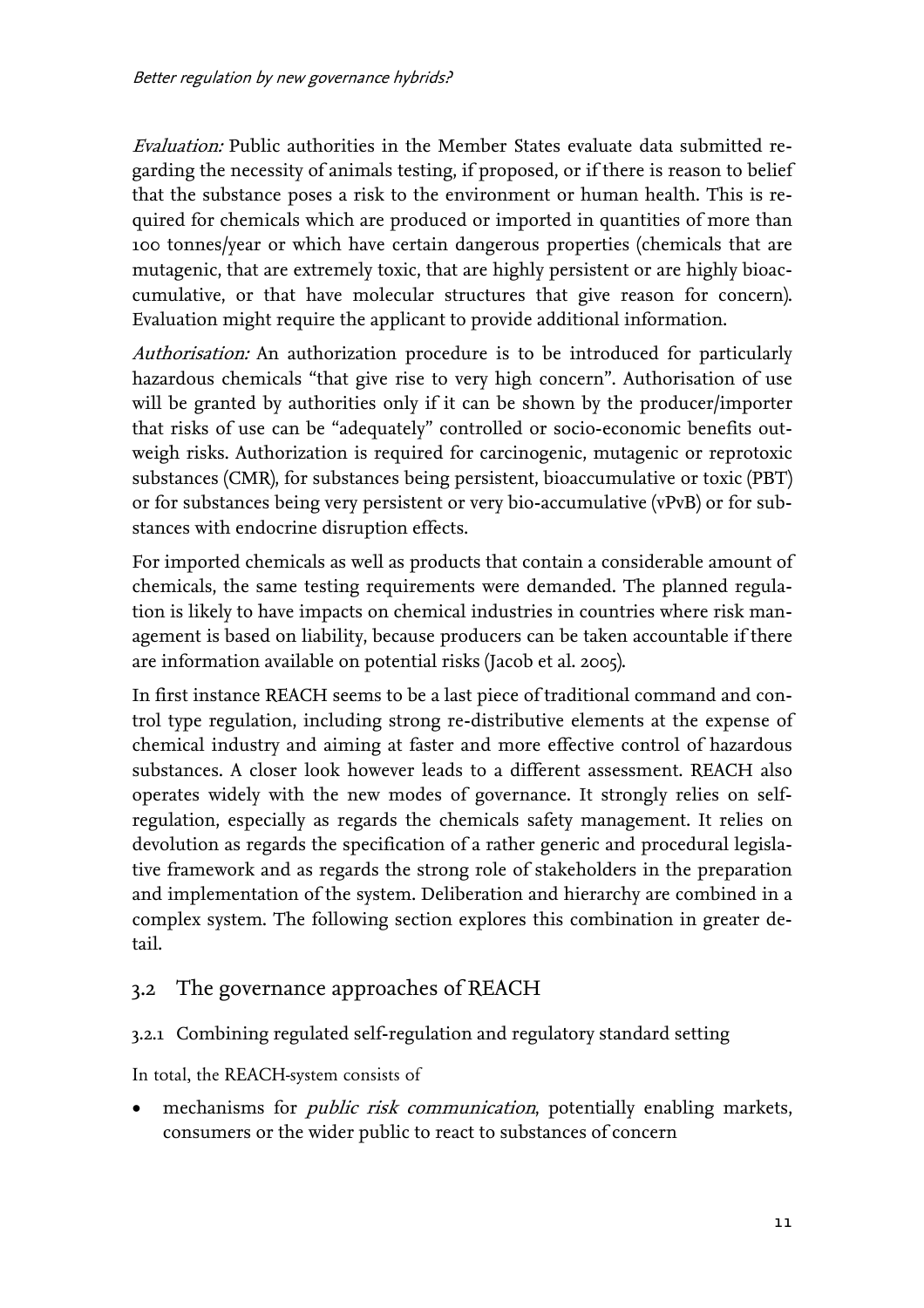- obligatory self-regulation of producers as regards chemical safety and appropriate risk management along the value chain (learning, coercion)
- traditional regulatory core, relating to obligatory requirements for delivering data and the possibility for substance restrictions,– however, moderated by cooperative forms of preparing a decision (cooperation, coercion)
- cooperative proceduralisation and devolution: The Commission Proposal only establishes a framework of basic rules and procedures. This framework is in need of further standards, operational criteria, procedural guidance etc. So REACH launches a cooperative process to fill the overall framework with life (learning, incentive).

The instruments of direct steering by regulatory standards setting are only applied for obligatory data creation and for substances of very high concern. For such substances authorisation and restriction provide for possibilities to impose risk management measures, to restrict certain uses or to prohibit substances. It is evident that such interventions are only feasible for a minor part of substances. In the view of 30,000 substances produced in quantities of over 1t/a and of multiple uses for each substances within disperse and complex value chains any regulatory approach aspiring to manage all substances by central control would either fail due to information and capacity overload or lead to under-informed, hence inefficient and disproportionate risk management requirements. Complexity hence forces government to set priorities according to level of concern.

The assumed normal case of REACH is self-regulation on the basis of producer responsibility. Producers in cooperation with the users of the substances identify the level of "adequate control" and the appropriate quality of risk-management. Where needed, they are even in first instance responsible for classifying the substances into different categories of danger. They have to do this on the basis of harmonised procedures and obligatory aspects to be considered – similar to an environmental management system. However responsibility remains within producers and downstream users. So the core of REACH is an obligatory environmental management system related to chemicals safety, which can be classified as a form of regulated self-regulation.

Transparency rules together with increased knowledge also allow the wider public to pull the emergency break by publicly scandalising certain substances or their uses (Gleich 2002; Jacob 1999). It is evident that such a mechanism will only be applied in exceptional situations where both self-regulation and governments fail to respond to justified concerns. However, self-regulation and regulation take place in the shadow of institutionalised public attention.

Each of the different governance modes seems to improve effectiveness and efficiency. The hierarchical model is limited to situations where it is indispensable.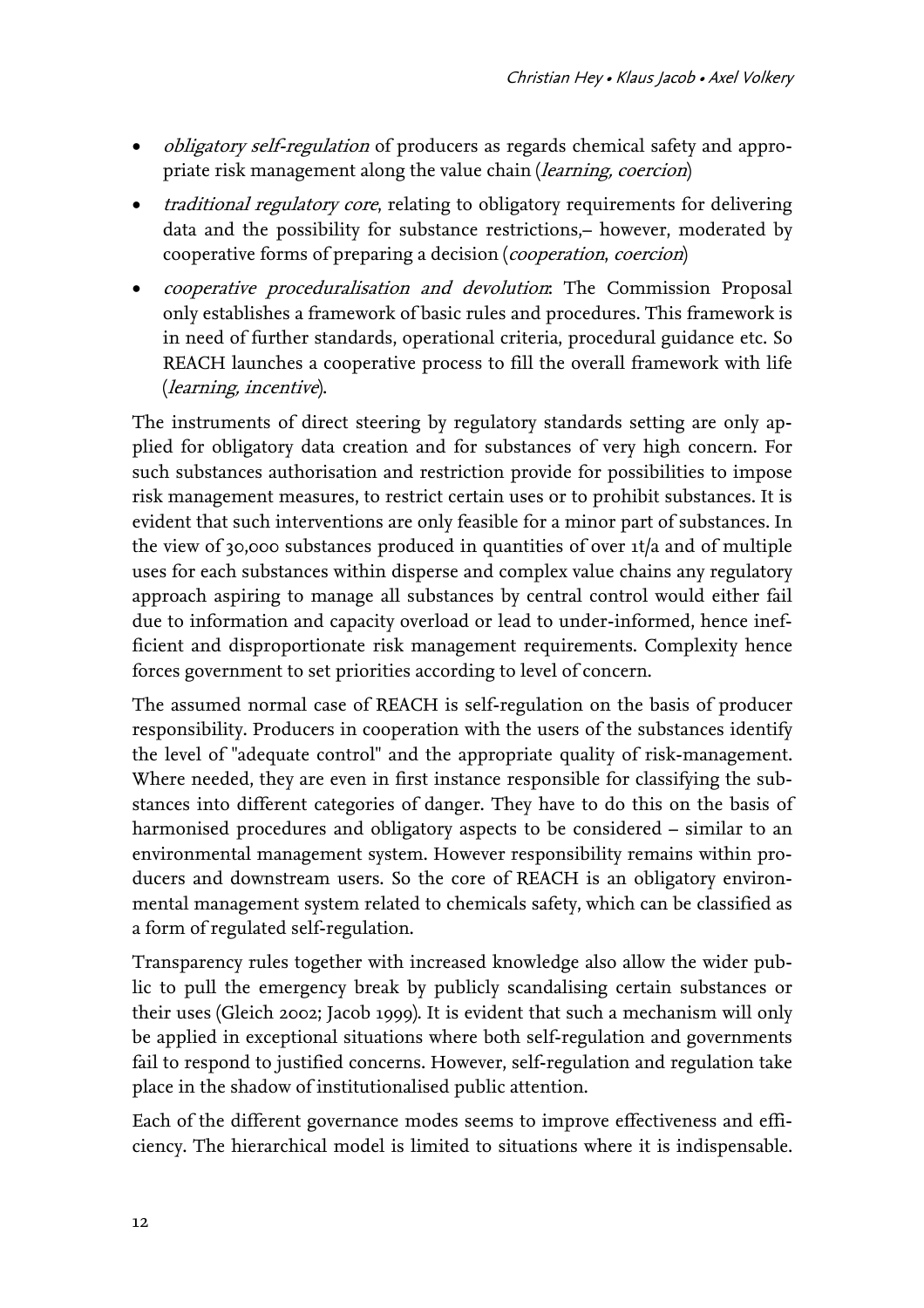It hence carefully utilises scarce resources. The general rule is self-regulation within given standards. Information hence is generated and utilised decentrally offering wide discretion to manufacturers and users and at the same time allowing for learning processes.

How are these modes of governance interlinked? Traditionally self-regulation in the shadow of hierarchy (Voelzkow 1996; Prittwitz 2000) is based upon a specific incentive structure. The government intervenes only if self-regulation fails. This creates an incentive for producers to avoid government intervention and to safeguard a high level of discretion by delivering the agreed objectives.

The incentive structure of REACH is inverse: if self-regulation functions and producers signal concern, public authorities or the wider public will intervene (Führ et. al. 2005; Calliess 2003). In other words: producers have an incentive to underestimate risk in order to avoid outsider intervention into self-regulation. This seems to be a key governance problem of REACH. The regulation is partially addressing this problem by establishing a system of random check by dossier and substance evaluation for high volume substances and certain prioritised substances in order to ensure compliance, high data quality and plausible risk assessments by producers. But it can be doubted that such mechanisms create sufficient incentives for a precautionary and risk averse assessment and management practice by producers. Markets, the wider public or authorities will only discover the most obvious substances, but not the majority of "grey" cases. So far, attempts mainly by the German government to introduce a quality assurance system into the registration process within REACH in order to counterbalance this counterproductive incentive structure have failed.

#### <span id="page-16-0"></span>3.2.2 Devolution and proceduralisation of complex risk decisions

Legally speaking REACH is a regulation, i.e. it does not need to be transposed into national law (Krämer 2003: 50f). However, REACH is actually a framework regulation that leaves many political questions to the discretion of the bodies created for implementation. REACH provides for a general framework of principles, rules and procedures for the many decisions of the different national and European institutions, especially as regards controlling and approving the registration dossiers, the evaluation decisions, the authorisation and restriction of substances. Most of the principles and rules are established in general terms with a need of specification before they can be practically applied.

Key issues for further specification are for instance:

• the exact information requirements for the information chain between producers and downstream users, especially as regards the level of detail of substance uses and exposure categories;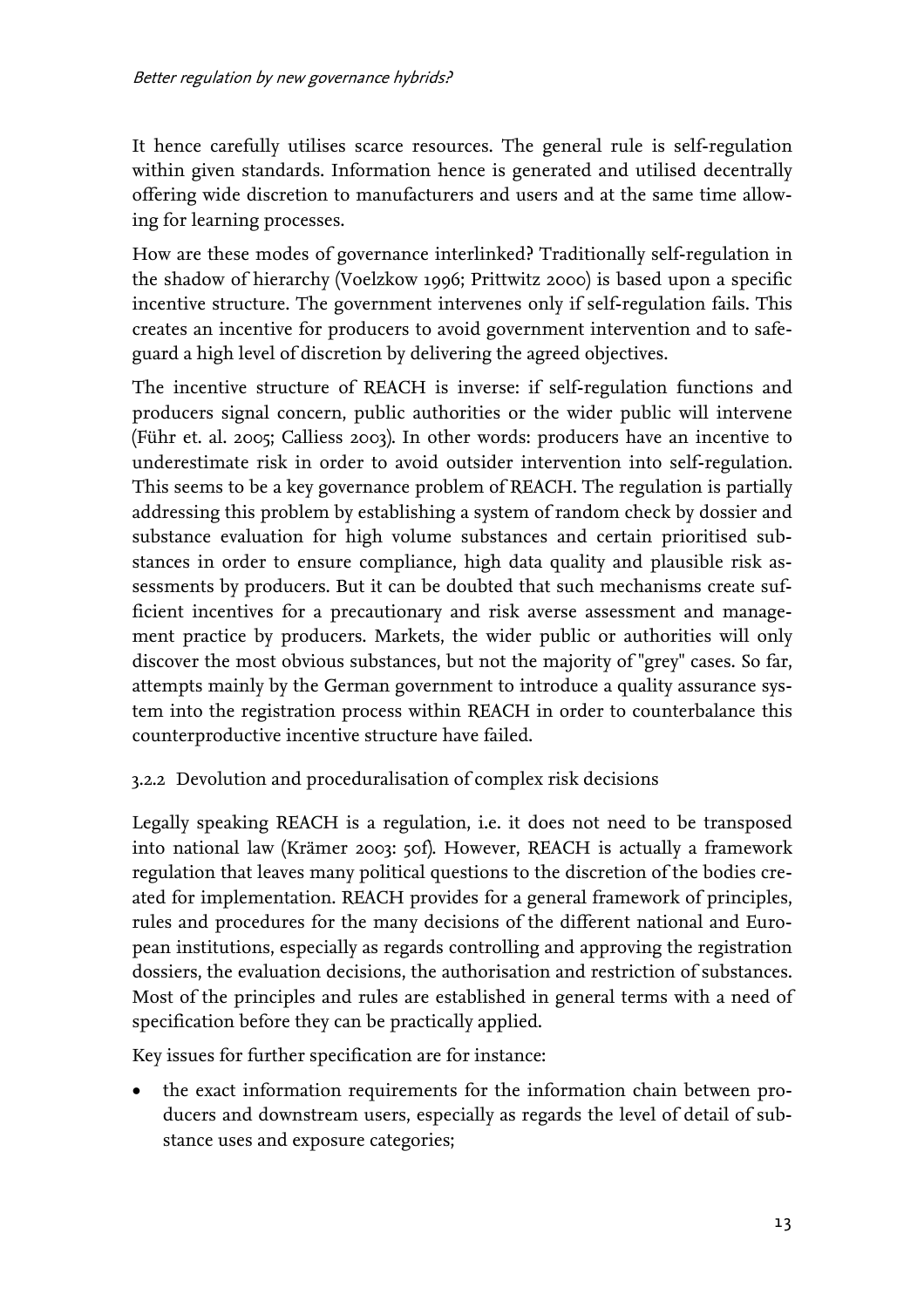- the exact criteria under which producers may be exempt from delivering data (e.g. acknowledgment of available tests and other information sources, reading across substances, irrelevant exposure);
- The requirements for data sharing between producers of the same substance;
- An operational definition of "adequate control", which is the essential precondition for authorisation;
- Methodology and level of detail of the risk-assessment and the socioeconomic analysis, which is part of the authorisation system.

The estimated cost of REACH can vary considerably according to the type of answers to such questions (see: Ahrens et al. 2005; Ostertag et. al. 2004). Costs will be high under a "worst case" hypothesis of an information maximising bureaucracy, but they can also be considerably reduced under cooperative and benign conditions. Risk Assessment and management decisions may have severe consequences for an individual producer or even, if they set the benchmark for further decisions, consequences for the industry as a whole.

REACH foresees several bodies and institutions, which are supposed to prepare such frameworks (see: Breier and Hendrix 2004), namely:

- A European Chemicals Agency, with the task of coordinating and organising the overall work (The Committees on Risk Assessment and Socio-Economic Analysis preparing decisions- on authorisation and restriction)
- A clearing committee to solve disputes on Risk Assement and Risk Assessment
- An information exchange forum on the implementation of the regulation
- A committee of competent authorities together with the Commission making the decisions on restriction.

It is a key feature of the governance of complex risk decisions, that regulators are reluctant to prescribe exactly the level of acceptable risk (Köck 2003; Fisher 2000). This is normally done with generic terminology, such as "adequate control". Instead, they restrict themselves to define the procedures to come to a risk management decision and the roles and the composition of the preparing and deciding networks. The "administration of risk" (Köck 2003) thus is up to a wide discretion of experts judgement. This devolution of risk decisions to expert networks raises, however, concerns of legitimacy and effectiveness:

Legitimacy concerns. Uncertainty and ignorance are widely discussed as key problems of decisions-making based upon expertise (Weale 2001; Godard 1997; Wynne 1992; Rasmussen 1998). If truth becomes uncertain and disputed, sound scientific evidence as basis of the rational-technological model becomes scattered (Owens et al. 2004). And risk related science necessarily is controversial. But also the deliberative model of "negotiated knowledge" by inclusive pluralistic participation of all interested parties may raise the prob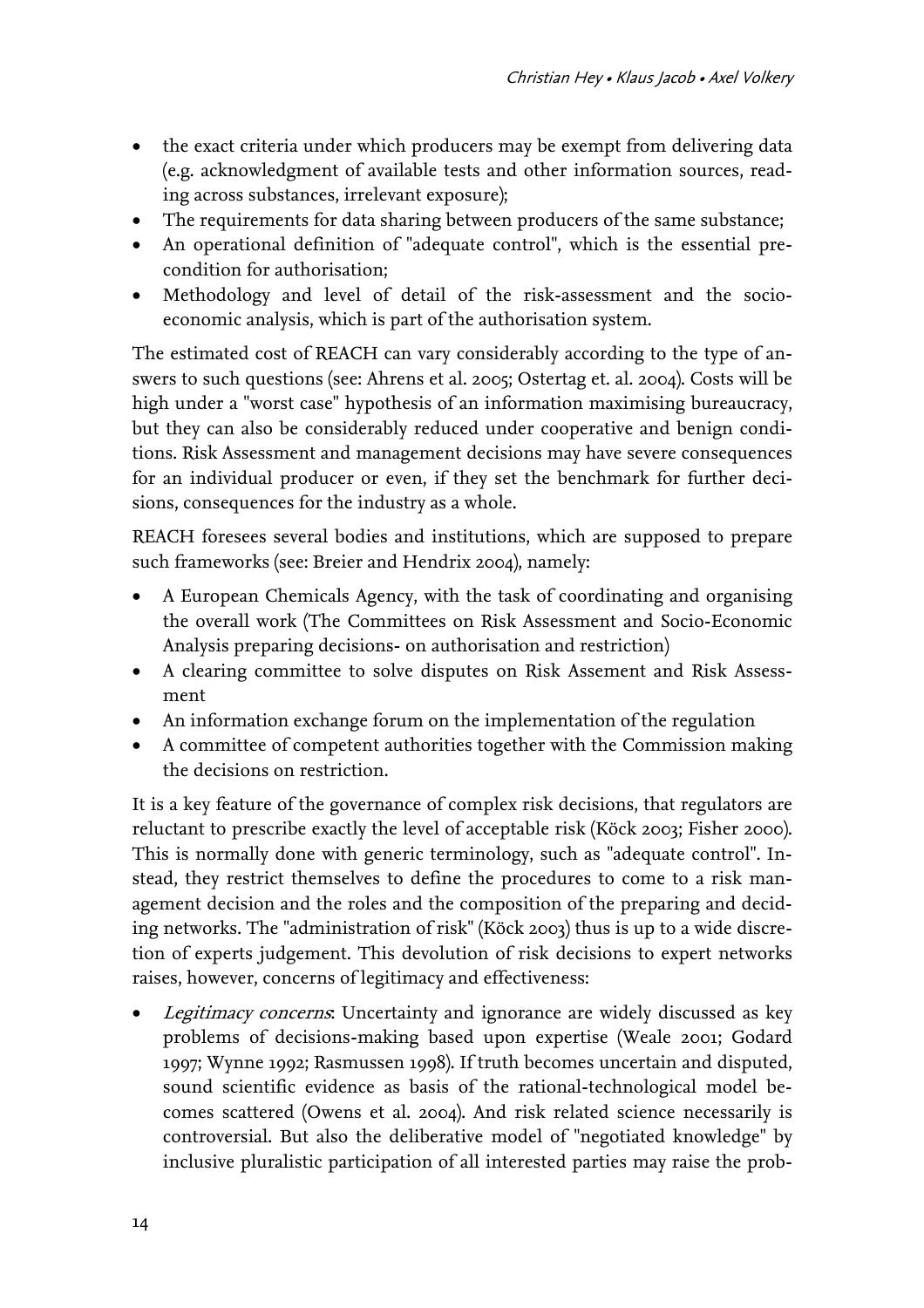lem how to reconcile opposing conceptual frames of participants and to aggregate different views in a decision (Owens et al. 2004). There is scepticism that such a clash of values may be properly managed only by inviting stakeholders, but excluding the wider public (Weale 2001; Abromeit 2002; Toeller 2002).

• *Effectiveness concerns:* Recent research on the functioning of Comitology shows that committees are fairly effective in resolving technical issues, in collecting evidence and in applying general norms. However, the consensus principle and the principle of mutual trust can meet their limits if less technical issues are at stake that require a political decision and thus a legitimised majority decision (Toeller 2002).

As shown above it is far from evident that all decisions that need to be taken to implement the REACH regulation are only technical in nature. Therefore it might be an unfortunate construction that the specific operationalisation and application of the generic legal standards (such as adequate control) has to be dealt with by the same bodies that prepare and hence essentially shape the risk related decisions. While this allows for a learning process on how to manage REACH best, it creates the risk that networks designed for cooperative implementation of the overall framework may be overburdened with solving highly contentious and hence political issues. Bringing the conflicts of the decision-making process into the cooperative implementation arenas hence would put the smooth functioning of the system, hence its implementation at risk.

### <span id="page-18-0"></span>3.3 Making and Preparing the Regulation

The making and preparing of the regulation is characterized by an interesting blend of cooperative and antagonistic arenas. Whereas within the cooperative arenas participants tried to reconcile conflicting objectives or even to identify synergies, the more conflict oriented arenas were used by industry-related coalitions to undermine or even to attack the regulation.

Within the making of REACH a number of institutional innovations can be observed which effectively created the multiple arenas for stakeholder venue shopping (Richardson 2001), arenas for cooperative policy development with the Commission and Council and some cooperative impact exercises. The European Parliament, some public hearings and the internet consultation, and some advocacy-oriented impact assessments were the arenas for more conflict oriented strategies.

Accordingly one can observe upward and downward cycles for the regulation, depending on which arena has the leading role in the process. Generally successful politicisation led to substantial losses compared to original plans – whereas the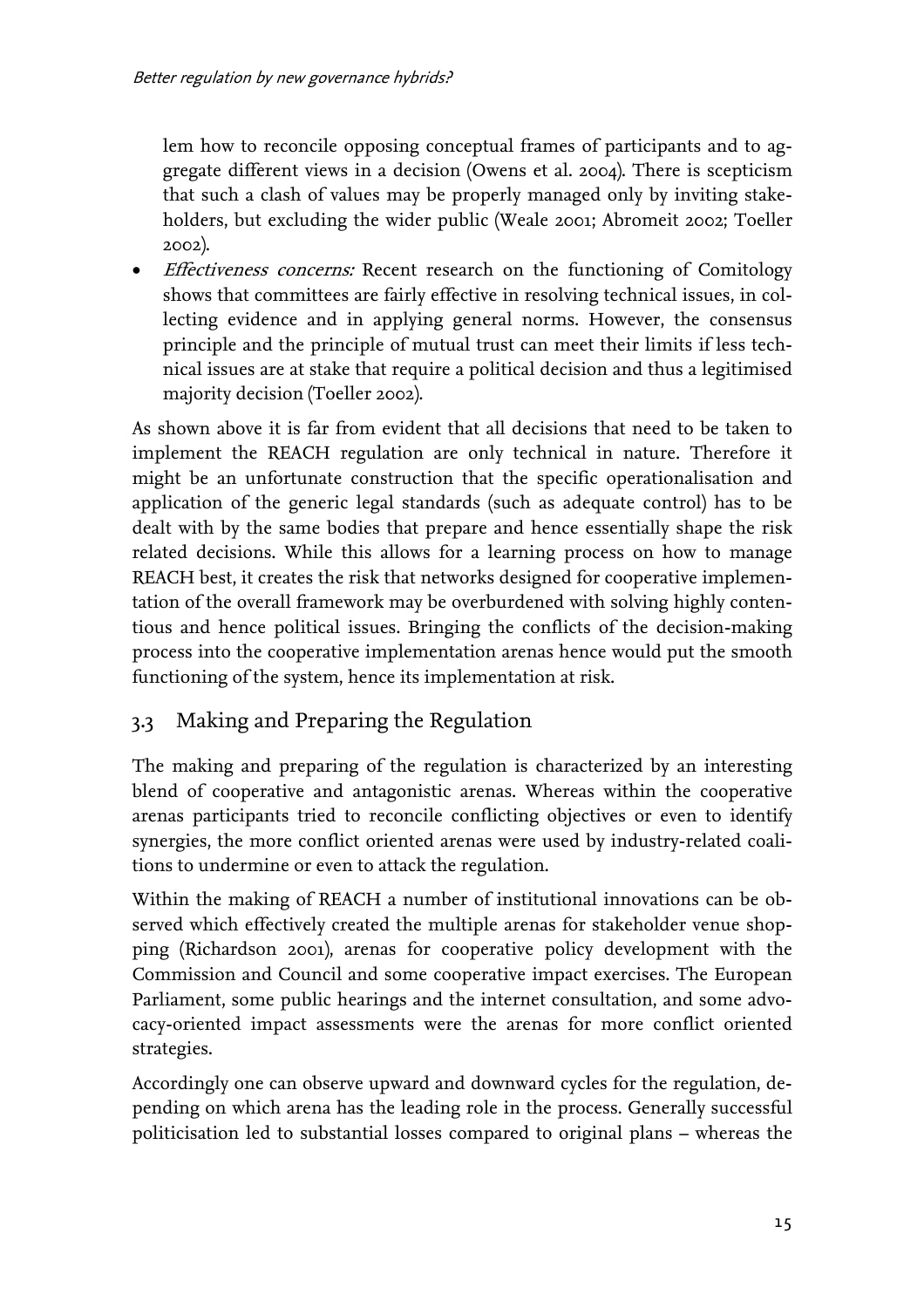cooperative exercises tended to stabilize and inherently improve the original proposal from the Commission.

#### <span id="page-19-0"></span>3.3.1 Depillarization in Commission, Council and Parliament

REACH is not simply an environmental policy designed and prepared by the environmental policy community. From the very beginning, it has been an integrated policy with joint responsibility of economic and environmental ministries and respective narrow coordination mechanisms. A key innovation of the development of the REACH proposal is the systematic depillarization of the policy. In the past, chemicals policy was a segmented policy sector, partly under the control of DG Environment, especially as regards the notification of new substances and the risk assessment of some 141 priority old substances. Classification and restriction however was under the responsibility of DG Enterprise. Decision-making in Council and Parliament was segmented respectively.

#### A joint proposal:

#### Negative coordination and some joint problem-solving in the Commission

In order to form one single and consistent system of chemicals assessment and control as it is intended with REACH the -historical - segmentation of responsibility had to be overcome. The responsibility for preparing and proposing REACH became a joint responsibility of DG ENV and DG ENTR. Both prepared jointly the White Paper (CEC 2001) and the final proposal (CEC 2003). The challenge of this joint project was to merge two different agendas in order to develop a proposal with shared ownership.

DG ENTR was primarily concerned with avoiding an increase of costs due to unnecessary testing requirements. Another key concern was to relieve the testing burden for new chemicals, as this was perceived to be an innovation barrier and a competitive disadvantage vis a vis the other trade blocks (Fischer 2000). Finally, DG ENTR was keen to maintain the risk based approach of chemicals control, which would require extensive analysis of exposure, identification of critical concentrations – as well as identification of hazard.

The agenda of DG ENV and namely the Swedish Commissioner Wallström was to strengthen the use of the precautionary principle. Chemicals policy was a key concern of Sweden, which as consequence of its accession had to risk conflicts between national substance restrictions and internal market requirements. Furthermore during the 90s the precautionary principle had become a major issue in international environmental politics (O'Riordan and Jordan 1995). Bioaccumulating and persistent substances had been found in fish and marine mammals in high concentrations. These were worrying findings because such mammals are at the end of the food chain. Regulation of those "old" chemicals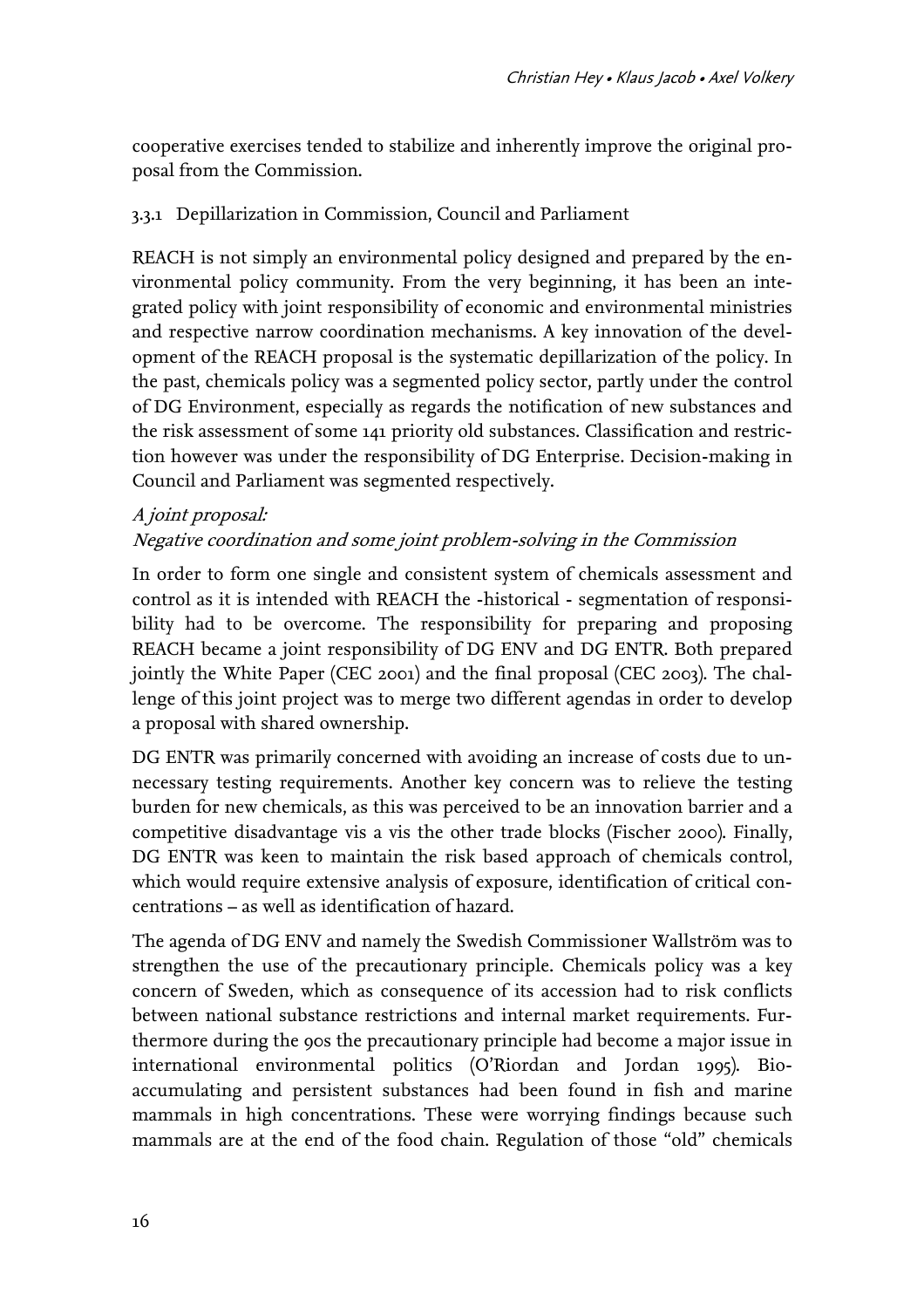should be eased. Another motivation was to clear the "burden of the past", i.e. the thousands of substances already placed on the market for decades, without proper knowledge about their properties, their potential hazards and their uses.

The 2001 White Book can be interpreted as a compromise deal between the two DGs: DG ENTR got the intended deregulation for new substances and could safeguard a risk based control system against a purely precautionary approach of regulating chemicals on basis of intrinsic properties (Nordbeck 2005). DG ENV got an effective registration mechanism for roughly 30 000 existing substances, with a strong sanctioning mechanism, according to the no-data – no market rule. Precautionary elements were cautiously introduced in the proposed regulation, as a clear signal was given that certain substance properties are cause for concern. However, the idea of demanding the substitution of very hazardous substances had to be given up, quite early.

This proposed regulation implies considerable costs to chemical industry, downstream users and importers of chemicals. Nevertheless the compromise contains some symmetry, as each DG could win one key issue while it had to compromise on an other. The compromise hence was attacked by industry and environmental NGOs, while criticism of industry was stronger.

A price for the joint preparation is the structural conservatism of the proposal. The proposal is very much path dependent, e.g. as regards the volume based testing regime or the neglect of obligatory testing requirements for issues of concern. More radical deviations, as suggested for example by the Royal Commission on Environmental Pollution (RCEP 2003) could not be put on the agenda. The RCEP proposed a radicalised priority setting system in order to better control PBTsubstances based upon modelling. Such a radicalised system was not compatible with the regulatory trajectory of a volume based testing regime.

In terms of political process the advantage of this joint proposal was for long time its relative robustness. Officially DG ENTR now had to defend also those elements of the proposal, which it lost – even though if was frequently tempted to leave or to undermine the compromise. Industry hence lost for many years a key partner within the Commission for undermining the reform and had to look for other coalition partners. Eventually however, in the view of changed political constellations, DG ENTR joined the industry coalition by late summer 2005 and hence pushed for a strategy shift of the Commission against its own original proposal. In between industry coalitions only found support within the European Parliament and by heads of state (see below).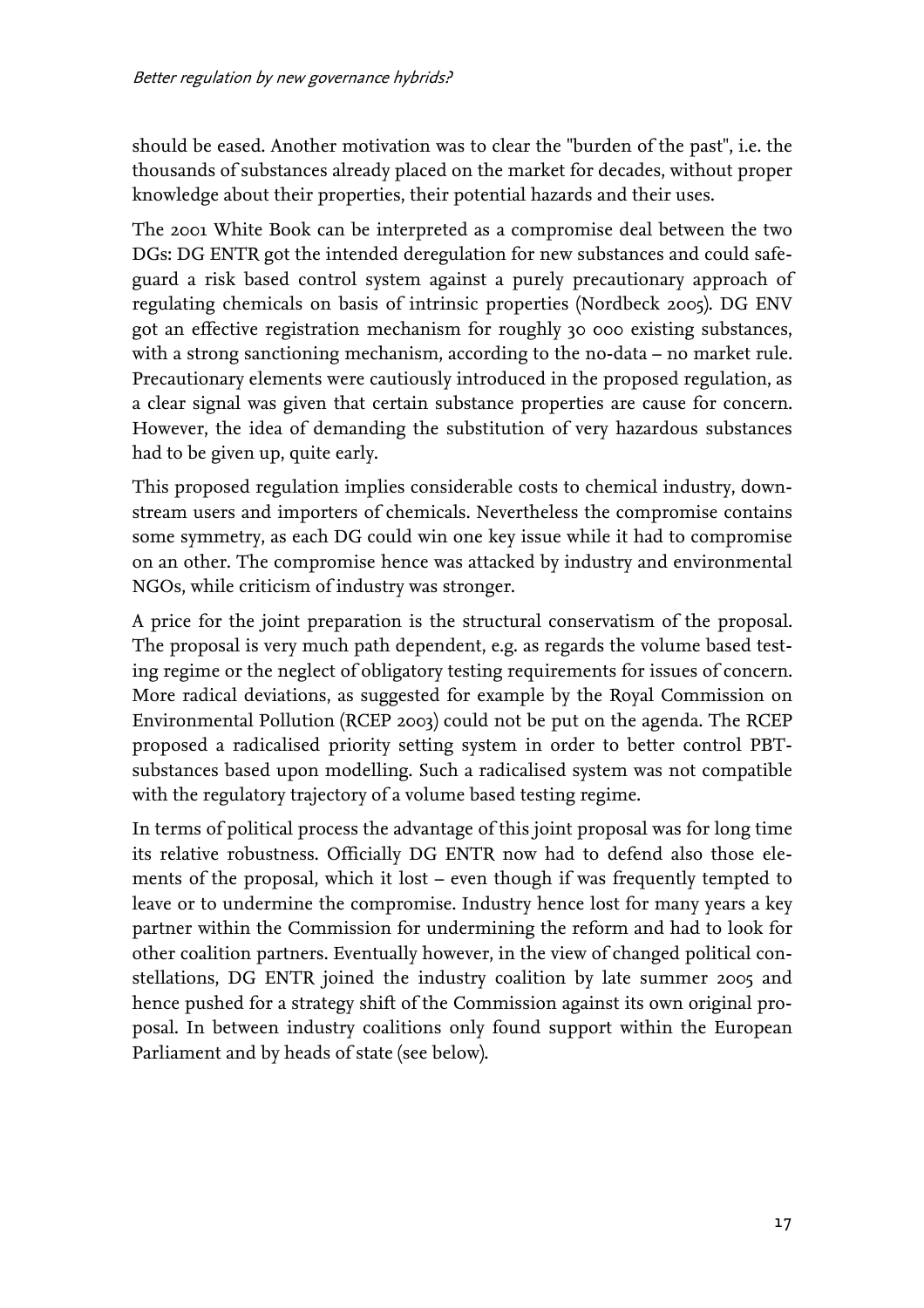#### Depillarization in the Council: the search for less cost for the same level of protection

Pillarization is especially strong in the Council formations. Since the British presidency in 1998 several presidencies tried to hold joint Councils. In most cases joint Councils only could have a symbolic function, as the adopted joint resolutions on Transport and the Environment or Agriculture and the Environment, while at the same time legislative dossiers where negotiated in the sectoral formation. When the Commission proposal came out in October 2003, the Italian Presidency, being critical on the proposal, decided to hold the Competitiveness Council responsible for negotiating the dossier. This also found support by several prime ministers, who insisted in letters to the President of the Commission on a leaner system, which would not be a threat to competitiveness (Lind 2004).

The competitiveness Council however is not simply the Council of the ministers of Economic Affairs, who normally defend the key concerns of their respective national industries. The Competitiveness Council is a horizontal formation, with variable composition depending on the dossier. Sometimes several national ministers participate in a Council session, each being responsible for the respective dossier on the agenda.

In Germany, for example, the institutional responsibility for the dossier lies with the Environmental Ministry. Hence, the environmental ministry still was the lead ministry for coordinating the national input into the EU negotiations. A membership analysis of the Competitiveness Council negotiating REACH shows that also other countries had delegates from environmental ministries. In practice, a new negotiation mechanism between environmental and economic ministries was established at Council level. This applies especially for the Council working groups, which prepare Council sessions and try to separate technical from political issues to reduce the number of items to be decided upon at COREPER or minister level (Fouilleux et. al. 2005).

Due to the pluralist membership negotiations in the Council working groups focused on issues which promised to deliver at least the same level of protection at lower cost. It is also interesting that, while making suggestions in that direction, new partnerships between new and old Member States emerged. The most prominent example for that is the British-Hungarian proposal for a registration procedure based upon the "one-substance-one-registration" principle. This approach requires obligatory cooperation of producers for the identification of intrinsic substance properties e.g. by in vitro or in vivo testing. According to estimates this proposal might save up to 30% of registration cost. Germany launched an initiative to establish standardised exposure categories, which would ease documentation of uses along the value chain between producers and downstream users and help the identification of uses of concern within the Chemical Safety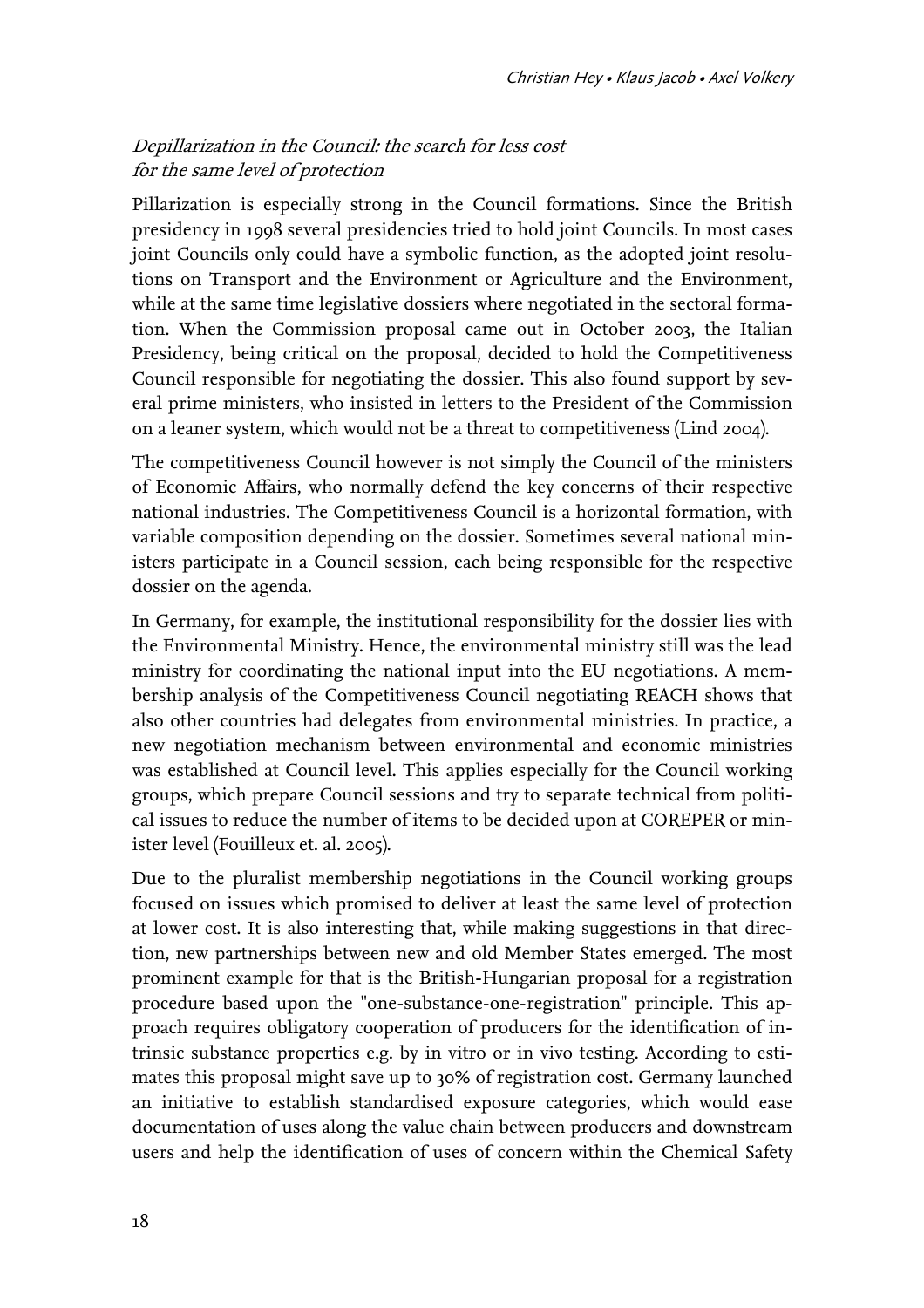Reports. There was considerable concern that without such categories small scale industries, which frequently are downstream users, would be overburdened by the system. Further work is also under way to improve priority setting of chemicals to be registered early.

In this context it is interesting that the several Council delegations suggest to prioritise screened PBT-and vPvB-substances, adding further precautionary elements to the Commission proposal. There are also initiatives to improve the authorization system. So despite of choosing a "business friendly" Council formation the real Council agenda has strong environmental elements.

In September 2005, in the view of foreseeable change of government in Germany, the British Presidency made a compromise proposal which sacrificed essential demands for low volume substances in order to come to a common position before a new German government could fundamentally change directions in the Council negotiations. This relatively surprising late change of strategy created a new constellation, moving the Council closer to the conservative mainstream of the European Parliament and to emerging new informal papers, produced by DG ENTR.

#### Joint EP Committees: Stalemate and Strategic Process Manipulation

Traditionally decision-making in the European Parliament is sectoralised with a strong position of the lead committee and its rapporteur in framing the overall attitude of the Parliament. The process is bottom-up – the Committee is voting a report of its rapporteur, which itself then will be voted in plenary. By this mechanism a strong rapporteur can try to form a winning majority by making selective concessions to all other parties, without sacrificing his key concern (Hix et al. 2003; Mamadou et al. 2003). This is also the institutional cause for the observation that frequently the European Parliament failed as driver for environmental policy integration (Arp 1992), while it is considered to be strong as environmental policy maker.

REACH has been decided by the enhanced cooperation procedure between committees. Under the Rule 47 of this procedure, all respective committees have to agree a time table. The rapporteur of the leading committee and the draftsmen of the other participating committees are requested to agree upon a text. The lead committee should also adopt all amendments considered to be important by the other committees, as long as this does not contradict to other elements of the report. The enhanced cooperation procedure hence has a strong procedural cooperation requirement and promotes coordination between the Committees on a voluntary basis. The lead committee for REACH is the Environment Committee, whereas the Committees on Industry and on the Internal Market participate in the enhanced cooperation procedure.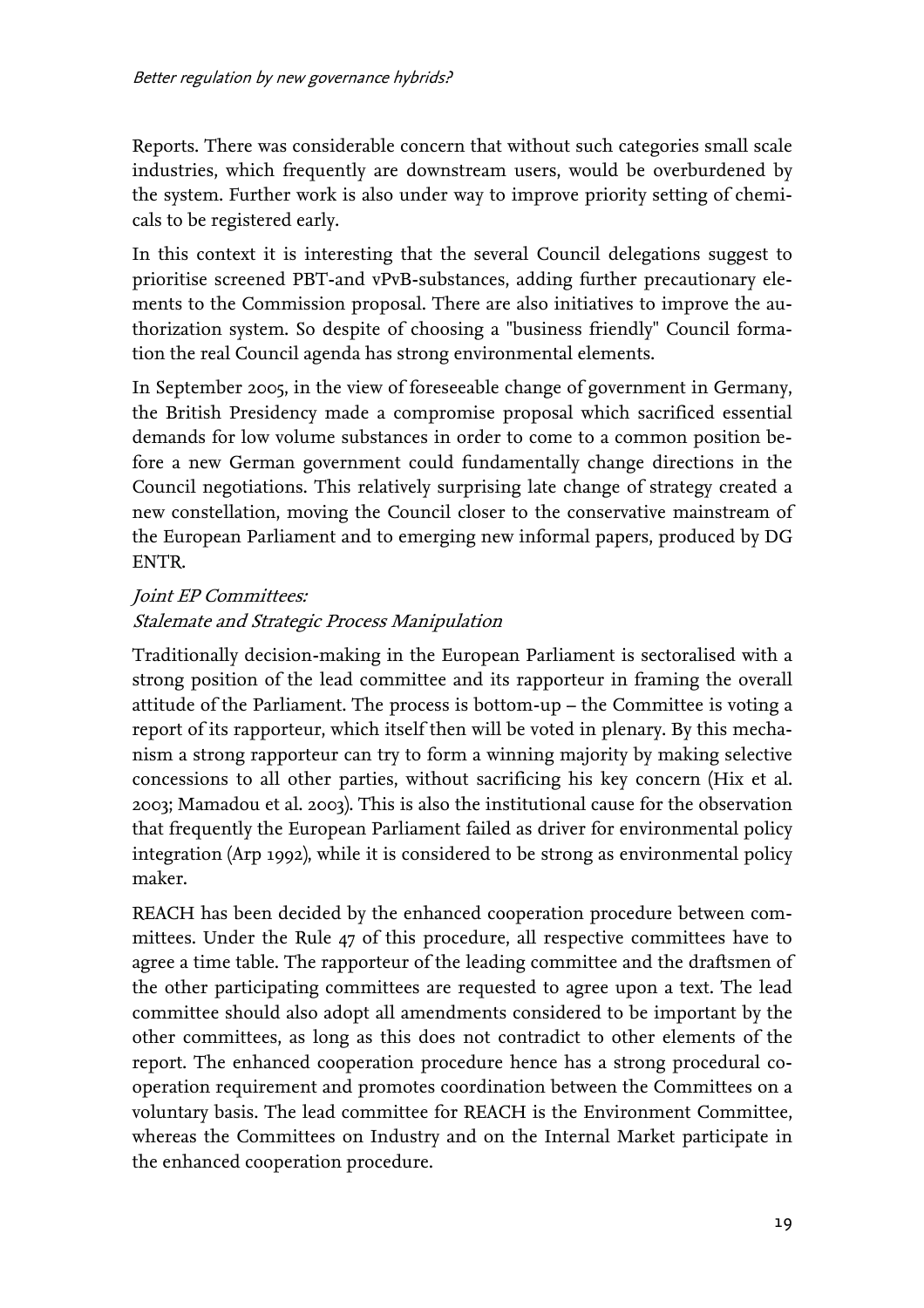As a result of this procedure, the European Parliament failed to have a first reading on REACH before the European Elections, when majorities were in favour of an environmentally ambitious legislation. It was the hope of the more industry friendly Committees that majorities would change after the 2004 elections and hence REACH would become more business friendly. Also the draft reports of the different Committees show contradictory political orientations. The rapporteur of the environmental Committee tends to endorse in principle the Commission proposal (Sacconi 2005), whereas the rapporteur of the Internal Market Committee supports the approach of the respective industry federations (Nassauer 2005). In Summer 2005 a further delay of decision-making of the Parliament was decided after new proposals from two new Member States, which where also informally supported by the services of DG ENTR and some Social Democrat and Christian Democrat MEPs. Those proposals intended to considerably reduce obligatory testing in the low volume band. Key MEP´s delayed the process in the hope of a more industry friendly constellation in the Council after German elections in September 2005. Eventually in November 2005 the two antagonistic rapporteurs found a joint comprimise text which fundamentally reduced registration requirements and was adopted by an overwhelming majority of MEPs. This late conversion from an antagonistic to a joint approach may be best understood as a consequence of the radical changes of support of the original Commission proposals both within the Socialist Group and the Council. The socialist rapporteur therefore had to compromise in order to save the system.

Summing up, it seems, that depillarization in the European Parliament tends to lead to a more competitive situation between the different advocacy coalitions. Each advocacy coalition finds supporters in the Parliament. In opposite to the Commission and the Council there is limited capacity to filter interest group penetration into the EP. This is basically due to the individualized bottom-up process based on rapporteurs and also on the initiatives of individual MEPs. Furthermore internal capacity to reconcile contradictory approaches on the basis of sophisticated negotiation techniques seem to be relatively limited. As a consequence aggregation of different policy approaches within the EP is relatively unpredictable. In the REACH case eventually a coalition between the two biggest parties in the Parliamnent could be established in late 2005, which saved the essential approach but substantially reduced testing requirements and hence costs. On the other side, authorisation requirements were toughened by a narrow majority. The Parliament's final vote came very close to the compromises found in the Council and the revised position of the Commission and hence opened up the path towards a smooth final adoption of the Regulation by all institutions.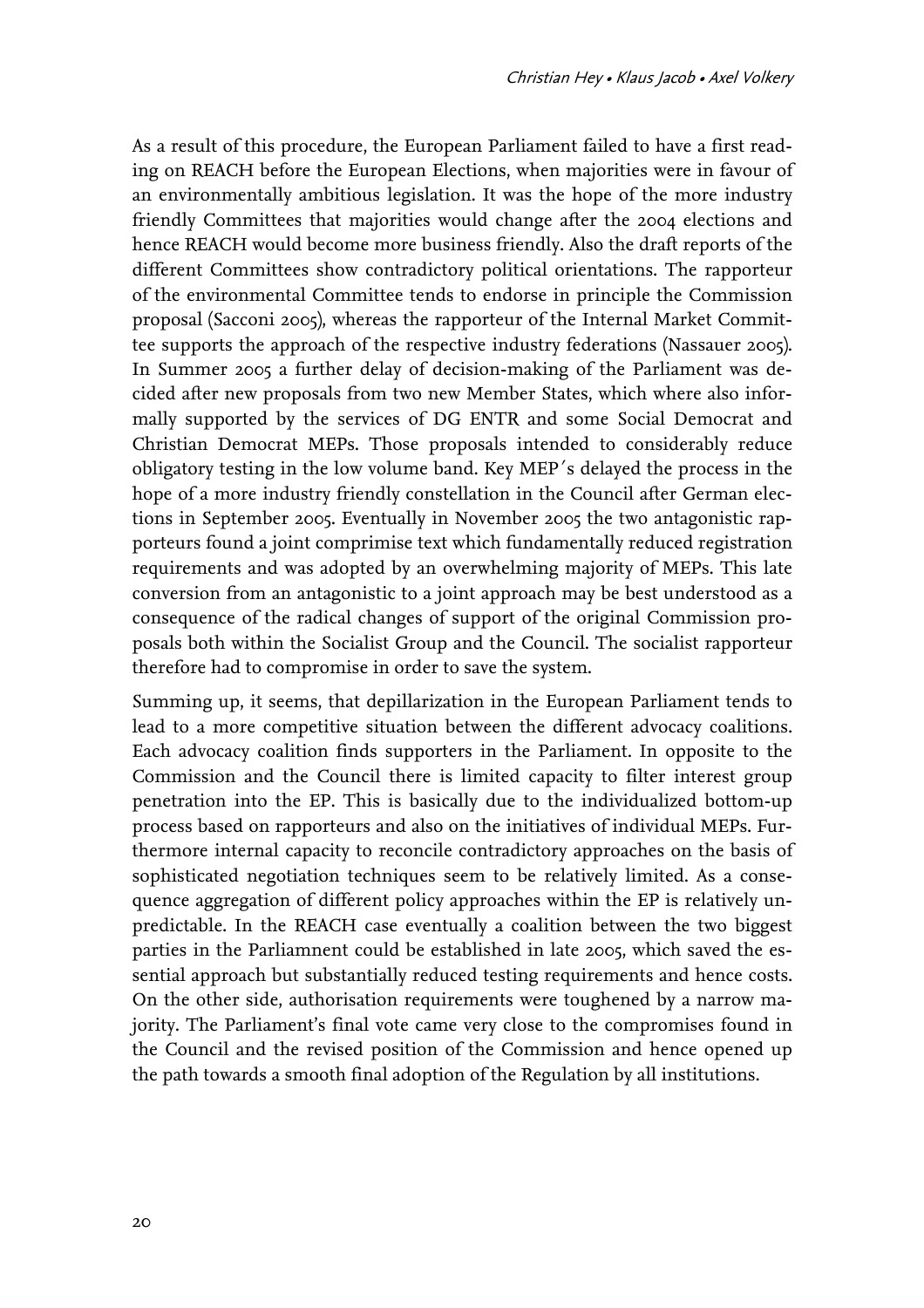#### <span id="page-24-0"></span>3.3.2 Overall Assessment of Depillarization in REACH

Depillarization in the REACH decision-making process has reached a new quality. Earlier attempts for EPI basically kept the sectoralised system of policy preparation and decision-making unchanged. Joint Councils of the Environment and other Sectors regularly did not have decision-making power (EEA 2005). In the REACH process depillarization establishes a negotiation mechanism between the environment and the economic departments, with joint responsibility and a view of agreeing a common legally binding text.

From institutional theory it can be expected that depillarization reduces external effects of sectoral policies or at least compensates the losers of a policy. According to the typology of Scharpf and Mohr (1994) coordination may reach from mere negative coordination, which adds activities under the respective responsibilities of each participants to positive coordination, where both welfare and distributive issues are successfully addressed at the same time. In between Scharpf and Mohr understand negotiation as a way of balancing the costs and benefits of a policy (compensation model) and joint problem solving as a way to increase welfare, while neglecting the distributional aspects. Furthermore, learning as consequence of deliberation may lead to innovative approaches (see: Risse 2004).

In the REACH case the Commission has found an internal compromise, where each participant won some key issues but also had to compromise on others – which fits well into a negative coordination (additive solutions) and negotiation (mutual compensation) model. The Council working groups had a stronger profile on efficiency increasing solutions and hence went a step further towards joint problem solving. However, depillarization in Council and Commission lead to relatively path dependent solutions, not incorporating new innovative approaches. In that sense the new negotiation system was conservative, but also for a long time robust against attempts of undermining the reform as a whole.

The exception is the European Parliament. Due to its bottom-up decisionmaking processes based upon strategic roles of individual MEPs, it adopted a much more competitive and less cooperative approach during long periods of the decision-making process.

<span id="page-24-1"></span>3.3.3 New forms of mediation of stakeholder concerns: the biggest ever consultation round

#### A wide array of instruments of stakeholder involvement

REACH is a unique case for extensive participative stakeholder involvement (Jacob and Volkery 2005; Lind 2004; Warhust 2005). The intensity, the scope and the length of consultation on REACH is singular in EU environmental policies.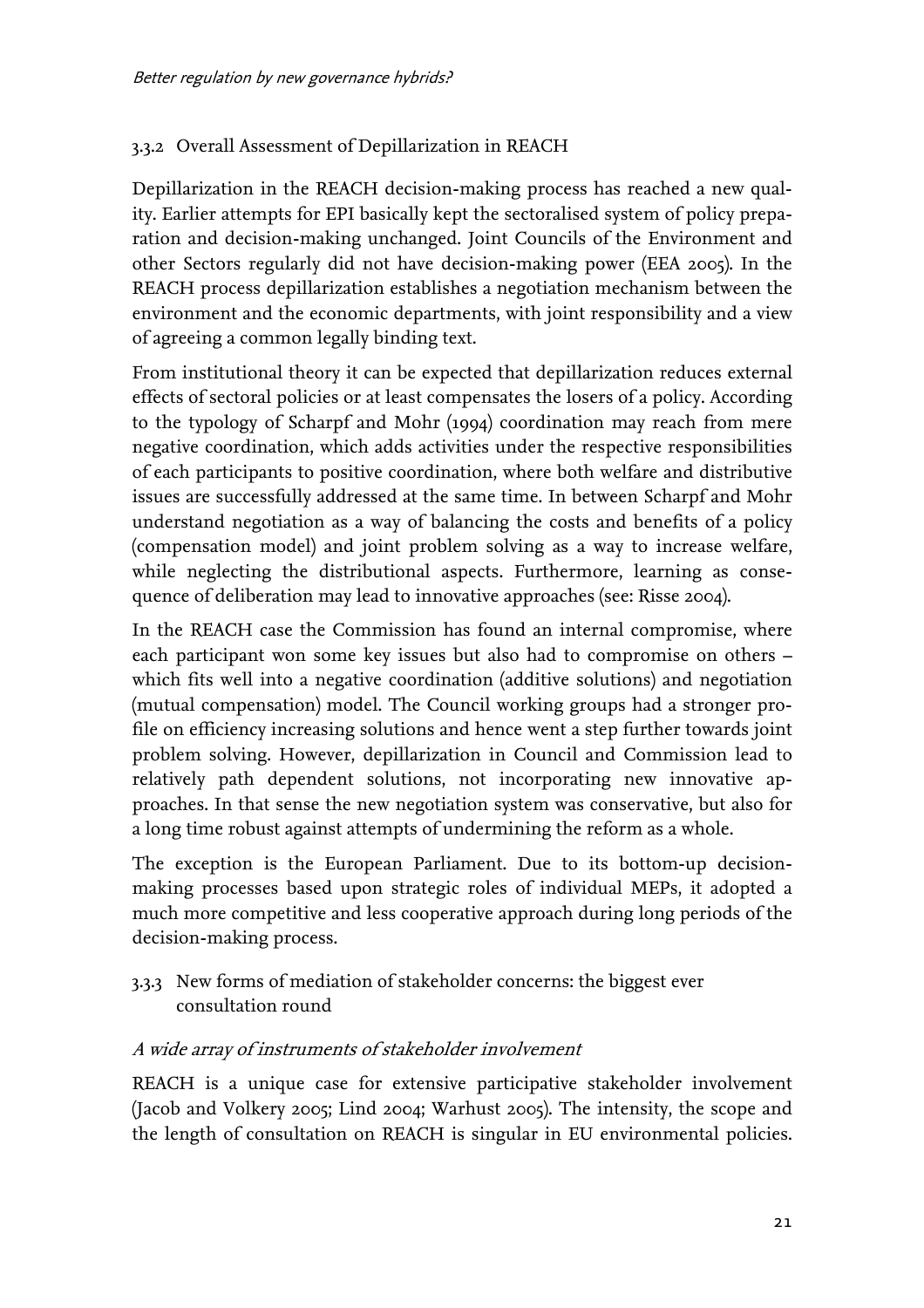One can identify different instruments of stakeholder involvement applied since 1998, some where more competitive, others more cooperative:

- pluralistic representative discussion events: at different occasions the Commission organised big conferences offering business, environmental and consumer organisations and member states a platform to controversially discuss approaches and ideas for the planned reform. Such events took place in an early phase in 1999, after the publication of the White Paper on Chemicals Reform in 2001, in 2003 before the Commission Proposal was adopted, and in 2005, when the European Parliament started deliberations. Those events highlighted the clash of interests between environmental and industry advocacy coalitions.
- Internet Consultation: In May 2003 the Commission published a draft proposal for the REACH regulation, which however prior to adoption, should be subject to scrutiny by the wider public: institutional and private actors were invited to respond an internet consultation. In total the Commission received 6400 comments. Most of them came from workers mobilised by their respective companies and trade-unions in order to complain about potential joblosses. So internet consultation was strongly used to mobilise and broaden opposition against REACH. As a result of that consultation the Commission had to make substantial concessions.
- Impact Assessments: Close to 40 impact assessments and pilot studies at national and EU levels have been conducted that scrutinized business impacts and the workability of REACH (Witmond et al. 2004). Frequently such impact assessments were managed by independent consultancies and invited experts from different coalitions. Some of those impact assessments were designed to mobilise against REACH or at least to fundamentally alter its design or to defend it – others were designed to test workability and hence in order to improve the implementation mechanisms of REACH.
- *Involvement in expert committees:* REACH was also intensively discussed in the meetings of the competent authorities and other expert committees already established for the implementation of previous chemicals legislation (EEB 2000). Both industry and environmental NGOs were allowed to send experts to those meetings. After the Publication of the White Paper in 2001 the Commission also has established pluralistic Technical working groups to discuss different aspects of the planned regulation.
- The RIP Process: Already before the official adoption of the REACH regulation the European Chemicals Bureau was requested to coordinate work on guidance documents for the implementation of REACH. This rather uncommon step can be explained with the considerable need for further specification and establishing exact criteria and tools for chemicals control. On the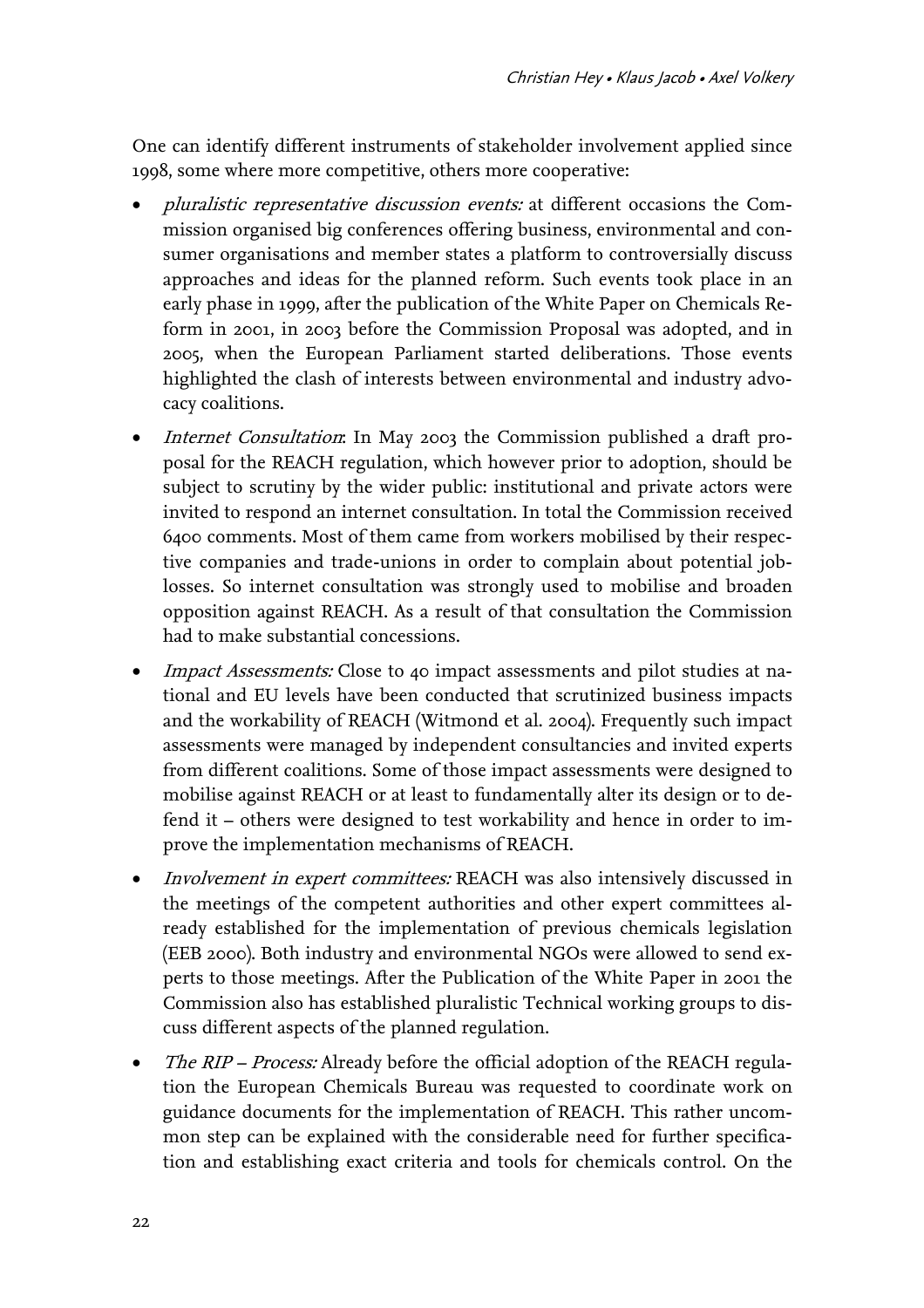other hand, this opens up considerable discretion for the specific design of the regulation at sub-legal level. Partly multi-stakeholder expert groups and officials of member states, managed by the ECB, have started to work on those Implementation Projects since the beginning of 2005 (see http://www.ecb.jrc.it  $/REACH$ ).

In total the preparation and implementation is organised with a complex and multiplayer system of stakeholder input, both allowing for more antagonistic, competitive forms of public debate and for more consensus oriented technical input. The latter is especially interesting, since – as for instance with the Strategy Partnership on REACH Testing – SPORT (see Ahrens et al. 2005; Jostmann et. al. 2005), serious practical implementation problems could be identified and addressed by constructive recommendations. This continuous input certainly helped the Commission to mobilise considerable knowledge, identify key concerns, cleavages among and within stakeholders and to fine-tune the design and the implementation of the REACH project.

The Commission has remained the "lonely hero" of the early preparation phase, assuming the sole responsibility on how to give weight to the different stakeholder input. The added value of such a broad consultation phase is certainly an increased outreach and a wider understanding of the complexities of the foreseen regulation. Business and authorities alike might be better prepared for implementation phase compared to legislative processes prepared and negotiated within small expert communities. The early mobilisation effect of the wide consultion hence may be helpful for the later implementation.

#### The battle of impact assessments – and Strategies of venue shopping

Given the fierce international competition, it was clear from the beginning that the opposition from chemicals industry, which is one of the most powerful industries in Europe, would oppose any regulation that implies major additional costs. Yet opposition was not restricted to the chemicals industry, but included non-EU countries such as the USA, Japan or Australia. However, there are certain factors that complicate lobbying against REACH. First, the reform is intended to improve the innovation activities of the industry due to the lowering of registration requirements for new substances. Secondly, chemical control is an issue of high public sensitivity. Major accidents throughout the last thirty years have contributed to a somehow negative image of the industry which is furthermore vulnerable to targeted campaigns from consumer protection and environmental NGOs. If the industry associations would refuse willingness to cooperation and only try to oppose the whole process they would run the risk of being excluded from the important processes of technical fine-tuning in expert groups and committees. Therefore, they had to act both in a cooperative and conflictive manner. The same holds true, by the way, for the environmental NGOs.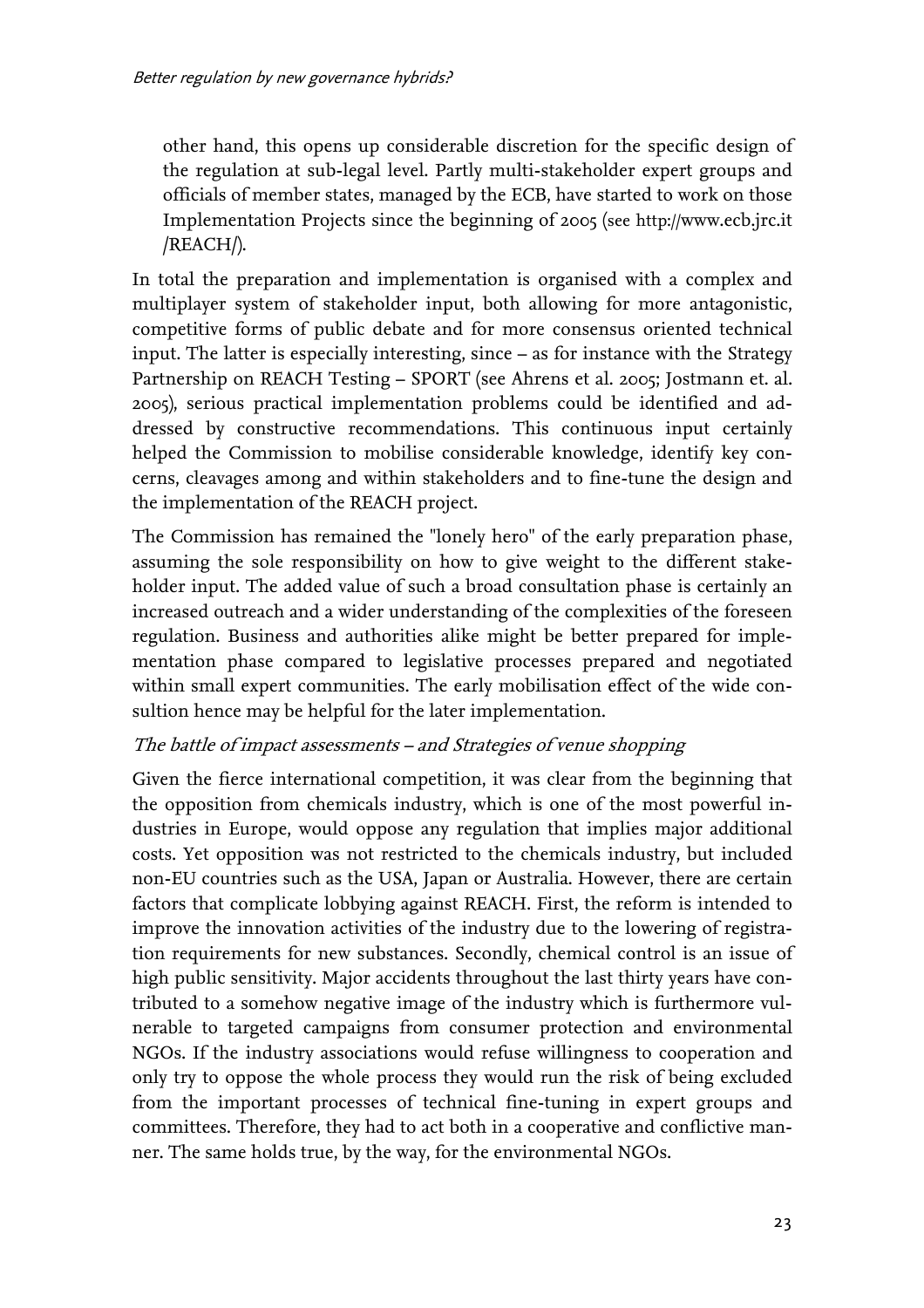After the presentation of the White Paper estimations of probable costs became the main issue of the debate. The Commission's Impact Assessment of the White Paper stated an estimated 2.1 billion EUR for the testing of existing chemicals distributed over a time frame of twelve years for the introduction of REACH. An extensive impact assessment was commissioned by the Commission for the regulation proposal, which estimated direct costs of 1.4 to 7 billion EUR until 2012 with 3.7 billion EUR as the most likely outcome (Risk and Policy Analysis and Statistics Sweden 2002).

Associations and enterprises of chemicals industry claimed that the actual costs were dramatically higher. CEFIC estimated direct costs for testing and registration of 7-10 billion EUR (CEFIC, 2002). A survey by the British Institute for Health and Environment estimated costs of about 9 billion EUR (Institute for Health and Environment 2001). More importantly, the indirect costs were seen as a cause for serious concern. Indirect costs might evolve when the withdrawal of substances from the market causes production losses in other industries. A study on the potential impacts on the German economy became very prominent in this debate (Arthur D. Little 2002). This survey estimated overall production losses in the industry of 2.7-3.3% depending on the scenario and a loss of up to 1-1.35 Mio jobs only in Germany. A study assuming a similar economic catastrophe was presented in France (Mercer Management Consulting 2003).

What is interesting is how the Chemicals Industry engaged several Member States in the debate after it had become obvious that the European Commission would jointly defend its proposal. The lobbying activities resulted in a quite exceptional event: The prime minister of Great Britain, the president of France and the German chancellor underlined their concerns about the Proposal in a joint public letter to Commission President Prodi in September 2003 asking for revisions of the proposal. Since this was an official initiative, it called into question the initiative monopoly of the European Commission. Furthermore, the interventions finally led to transferring the institutional responsibility from the Environmental to the Competitiveness Council. Here, industry associations hoped for better possibilities of influencing the decision-making process.

This intervention from 2003, confirmed by conclusions of different European Councils, strongly contributed to a radical leaning of the official Commission proposal from October 2003 compared to earlier drafts. However, as it has been shown, the high-level intervention was not effective enough for stopping REACH or at least for modifying the approach substantially. And it led to a bunch of new studies that calculated cost for the whole system down to a sixth of the original plans of the Commission and identified a number of methodological weaknesses in the studies on behalf of the associations of chemicals industry and other industries (cf. SRU 2003). Their scientific reputation was therefore called into ques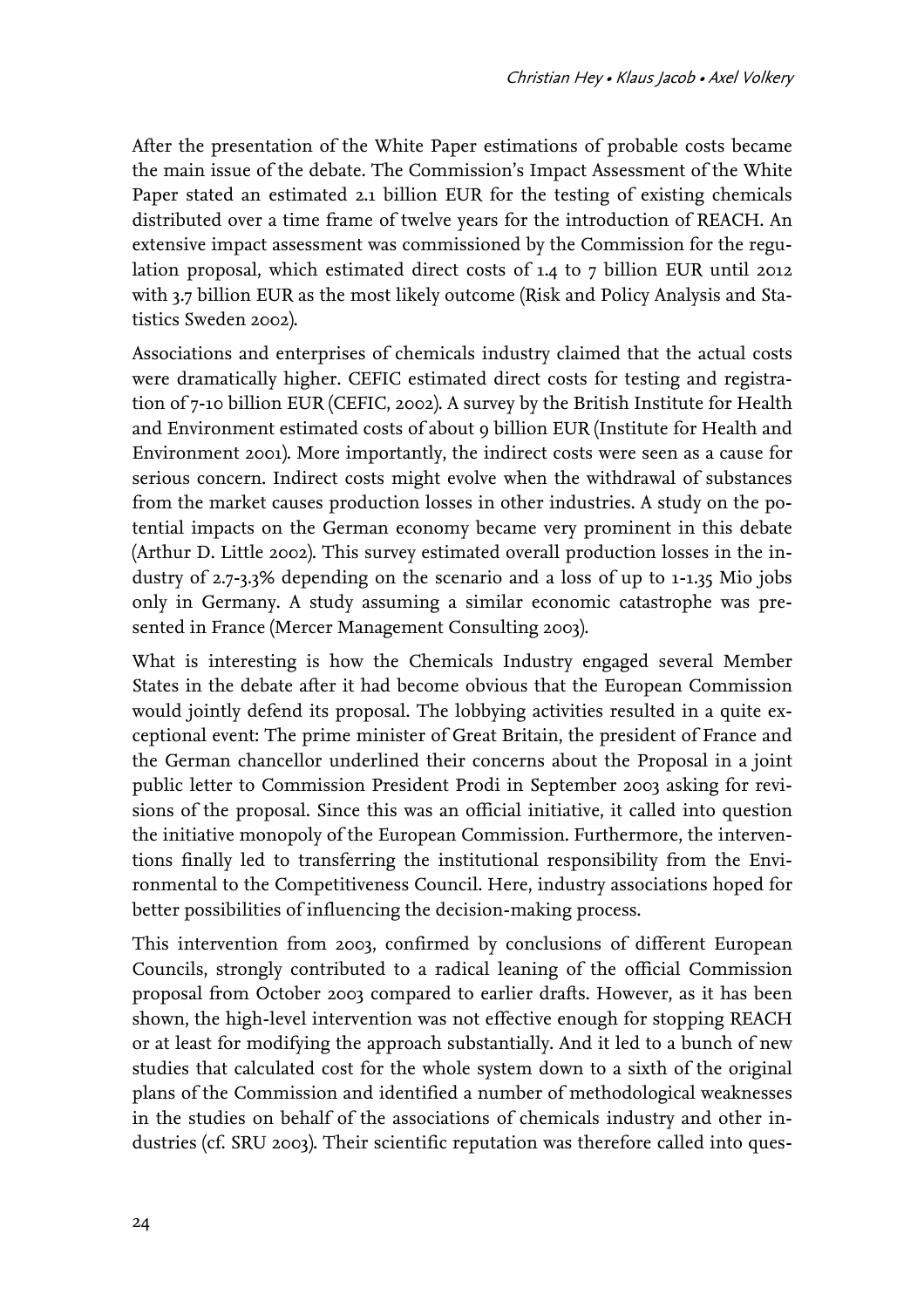tion. The mainstreaming, i.e. the shifting of institutional responsibilities, hence had a clear-cut pro business effect: it diluted several important provisions. But it also protected the reform from being stopped as a whole.

Therefore, industry friendly coalitions were forced to cooperate in the implementation design of REACH. Impact Assessments of the German Länder Northrhine-Westphalia, Baden-Württemberg and Bavaria analysed severe burdens for companies on the micro-level (NRW 2003), Bavarian State Ministry for Environment, Health and Consumer Protection 2004; Ministerium für Umwelt und Verkehr Baden-Württemberg 2004). In Germany, on the federal level Ministry for the Environment commissioned an own study on costs and benefits, which revealed ambivalent effects and the need to fine-tune the proposal rather than to skip it (Ostertag et al. 2004).

At EU level the Commission accepted the continued pressure of the industry federations to start another series of studies, the most prominent being the industry financed study by KPMG (2005). Environmental and consumer organisations as well as trade-unions were invited to participate in an overall steering committee for those impact assessment as observers.

Paradoxically and despite of the fact that NGOs criticized this industry financed study for their pessimistic and biased assumptions (EEB and WWF 2005), the study concludes that negative economic effects of planned chemicals reform are moderate.

- There is little probability that there is a loss of innovation capacity due to a substantial phase out of substances.
- Big companies face little problems to cover additional registration costs.
- Small and medium sized companies may face some problems.
- There is little risk of loss of market shares or of giving up production in Europe.
- Advantages for better risk management and a consolidation of substance portfolios need to be acknowledged.

As a consequence, Chemical industry bypassed Impact Assessment arena as strategic arena for undermining REACH and directed their lobbying pressure towards the European Parliament. This proved to become a more effective approach.

So the double strategy of industry was relative successful: It cooperated in the depoliticised processes of technological problem-solving and fine-tuning together with representatives from the Commission, Member States and environmental NGOs in the institutional context of the second generation of impact assessments. Therefore it fought against a proposal which it helped to improve at the same time.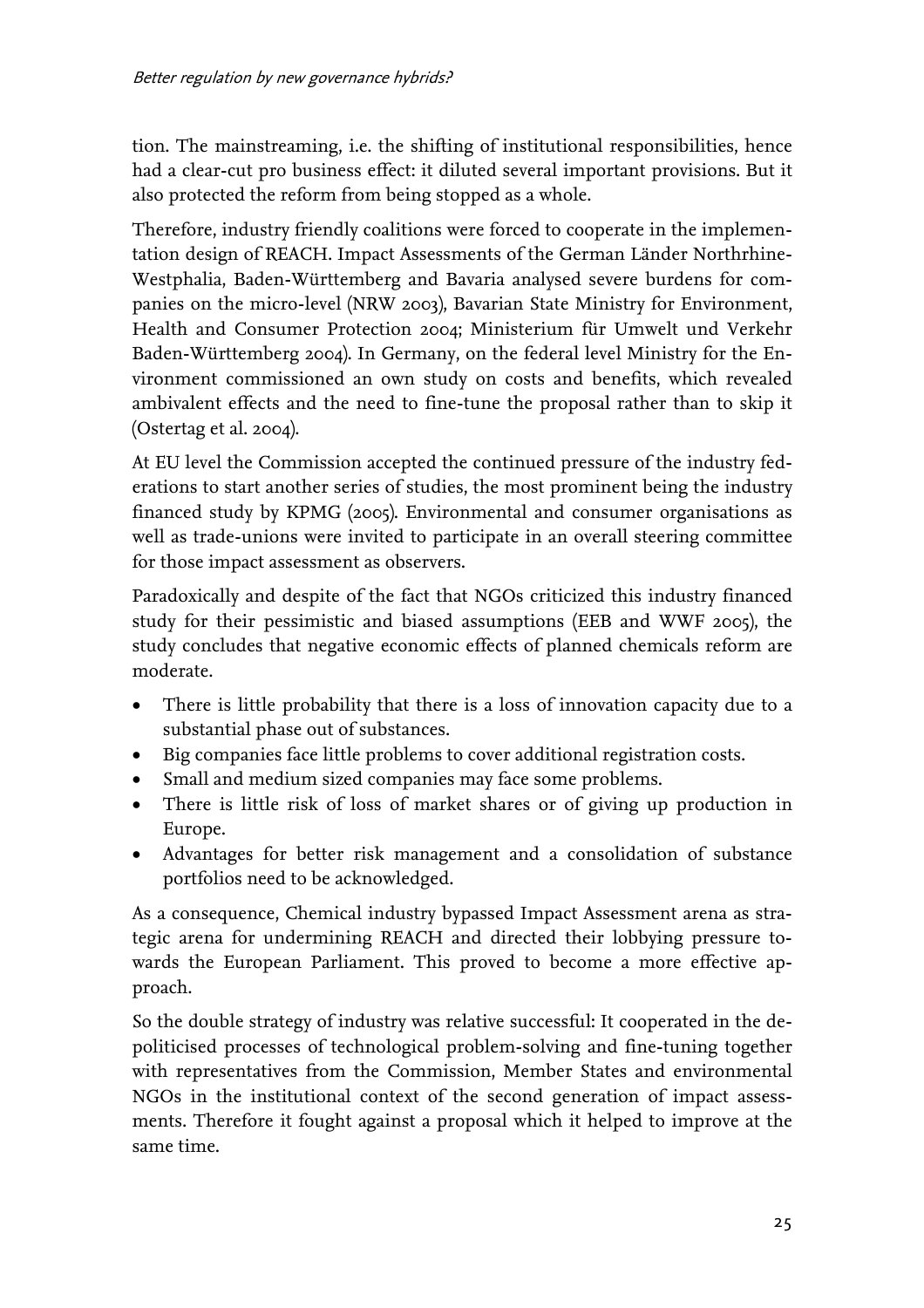# 4 Conclusion: better regulation by new governance hybrids – a first overall assessment

In our paper, we analysed the proposed reform of Chemical Regulation regarding its innovations in first the decision making process (depillarization, impact assessment and public participation) and the actual policy instruments that are proposed to improve risk management of chemicals (in particular combinations of command and control regulation with approaches of self regulation and the devolution and proceduralisation of decision making).

REACH can be considered as a hybrid of governance modes, providing for cooperative and conflict-oriented arenas both in the decision-making and the implementation processes and combining hierarchical, cooperative and self-regulatory modes of governance.

Our findings suggest that the cooperative arenas created by REACH all helped to moderate conflicts and to make the decision-making process and the implementation process more robust. Within those cooperative arenas negotiated package deals, elements of joint problem-solving and deliberative processes could be organised and widened identification and support for the ambitious reform. The initiative for a re-regulation of chemical policy clearly came from a coalition of few Member States and the DG Environment within the Commission. This environmental coalition was able to frame the agenda, but was politically too weak to overcome opposition from other sectors. Therefore already the drafting took place not as a pure environmental policy initiative but as a joint effort of DG Enterprise and Environment. This depillarization helped to moderate conflicts during the decision making process. Furthermore, the utilisation of procedural law and the delegation of substantive problems to the implementation process contributed to opportunities for consensus oriented negotiations throughout decision-making and implementation. Even if environmental advocacy coalitions had to make substantial concessions also within the cooperative arenas, they could safeguard some of their key concerns. The cooperative arenas hence had a stabilizing effect. One may argue that without the establishment of those cooperative arenas, REACH would not have had the chance to survive the fierce attacks of the industry advocacy coalitions. So the establishment of cooperative arenas may be helpful to stabilize the process for a very conflict intensive policy, even though those cooperative arenas may lead to considerable delays of the process and substantial concessions by the environmental advocacy coalition. A similar line of arguing can be adopted for the second generation of Impact Assessments on REACH. Whereas the first generation provided a new arena for a "battle of Impact assessments", the second generation offered incentives for cooperative specifications of the overall approach.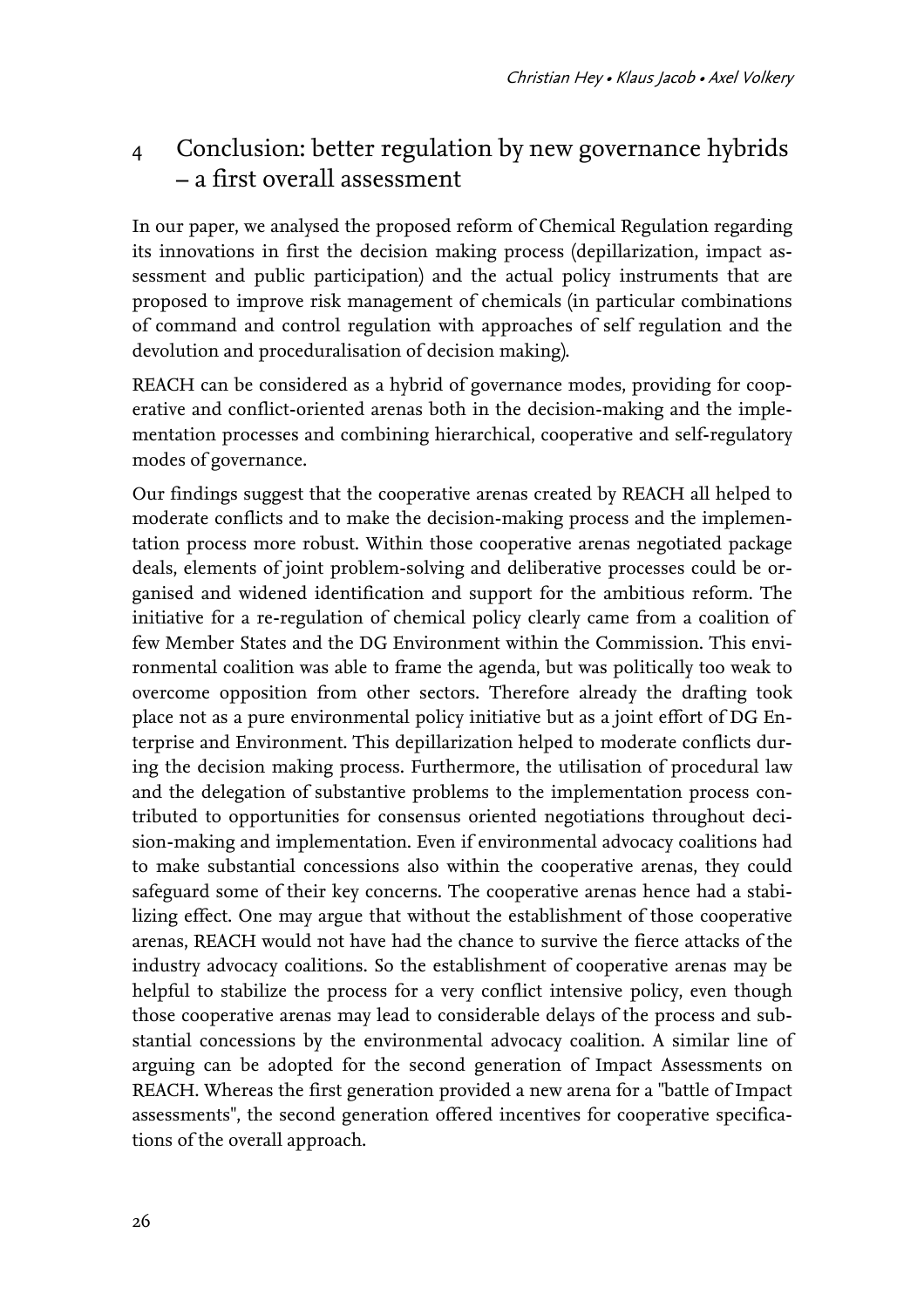As regards the degree of implementation only a preliminary assessment can be given: The combination of the different governance modes (regulated selfregulation, cooperative implementation mechanisms, regulated self-regulation) offers in principle the chance for an efficient use of scarce capacities and resources both of public administration and business. It is premature to assess if the foreseen tremendous workload launched by REACH is manageable or will overburden available capacities. However, as regards the interlinkages between those steering modes we could identify serious shortcomings. As self-regulation in the REACH case takes place in the shadow of state intervention, if risks are effectively identified, it is probable that producers underestimate risk in order to avoid regulatory intervention. Furthermore the cooperative networks established under the regulation risk to be overburdened to solve politically contentious questions, which should be solved at the political levels. A lesson from this might be, that the design of the interlinkages between different modes of governance (metagovernance) should receive stronger political attention in the future. The extensive use of procedural law and the postponement of substantive decisions to technical committees during the phase of decision making bears the risk of provoking stalemates within these institutions during the implementation phase. Such a trade off between the use of new forms of governance and substantive decision making in the implementation is likely to be a general problem of procedural law and self regulation.

Given the need for highly contested decisions during the implementation phase and the delegation of these decisions to institutions with a technical mandate rather than a political mandate, it is highly probable that REACH will be just another step on a long route towards achieving chemical safety and the objective to minimise harm to health and nature by chemicals.

# 5 References

- Ahrens, A., Jepsen, D., Heitmann, K., Claus, F. (2005): The SPORT Report. Making REACH work in practice. Final report. Hamburg: Ökopol, iku.
- Andersen, M. S., Liefferink, D. (1997): European Environmental Policy. The Pioneers. Manchester: Manchester University Press.
- Arp, H. A. (1992): The European Parliament in European Community environmental policy. Badia Fiesolana: European University Institute. EUI Working Paper 13.
- Arthur D. Little (2002): Wirtschaftliche Auswirkungen der EU-Stoffpolitik. Bericht zum BDI-Forschungsprojekt. Wiesbaden: Arthur D. Little.
- Bavarian State Ministry for Environment, Health and Consumer Protection 2004: Impact of the REACH Regulation Proposal of the EU of October 29, 2003 on the Production of Highly Innovative Products in Bavaria, September 2004.
- Börzel, T. A. (2002): Member State Responses to Europeanization. Journal of Common Market Studies 40 (2), S. 193-214.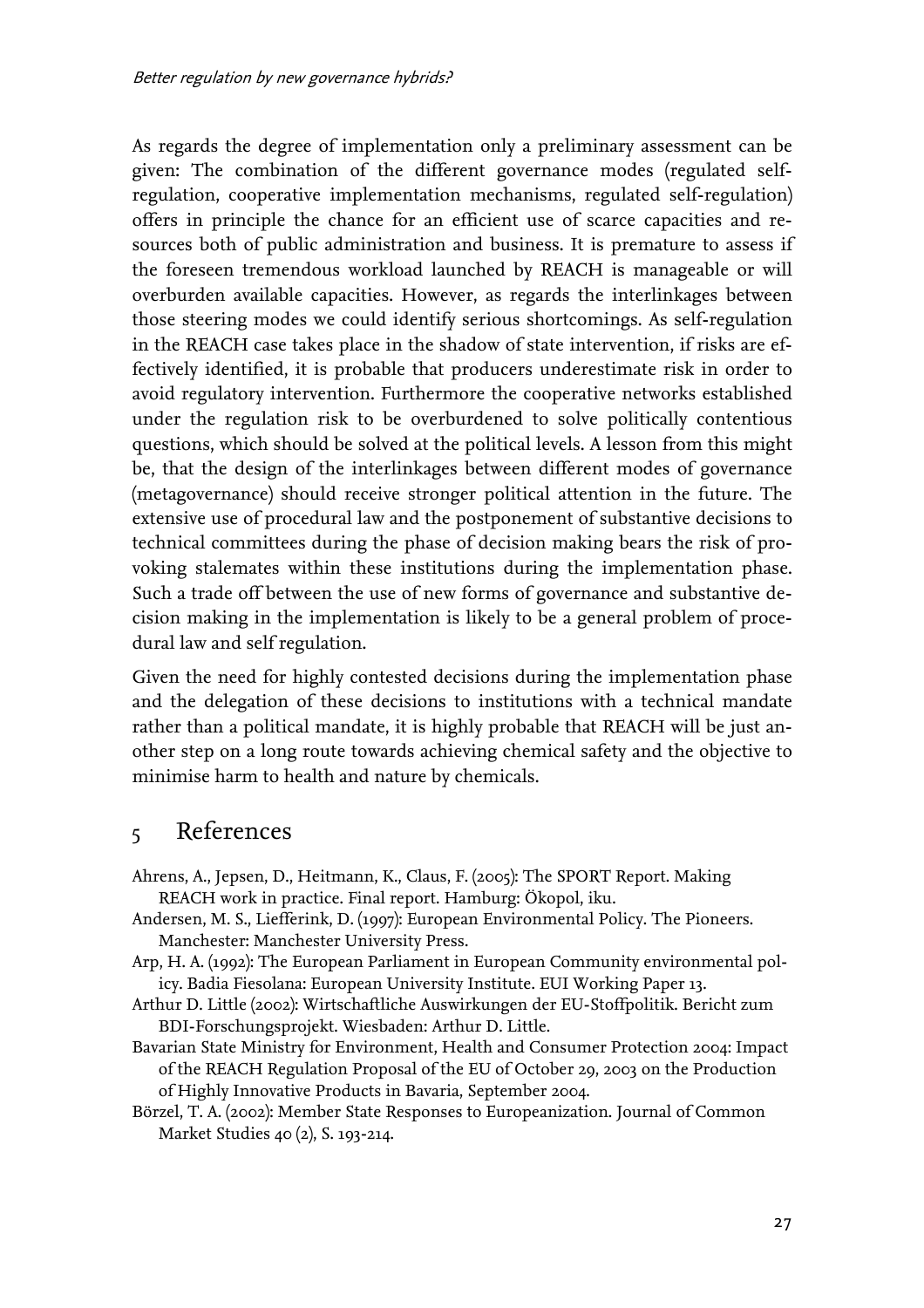- Breier, S., Hendrix, K. (2005): Die Europäische Agentur für chemische Stoffe. Zeitschrift für Stoffrecht 2, S. 50-58. EEA (European Environment Agency) (2005): Environmental policy integration in Europe. State of play and an evaluation framework. Kopenhagen: EEA. Technical report 2/2005.
- CEFIC (2002): Business Impact Study. Sectoral Fact Sheets.
- Demmke, C., Unfried, M. (2001): European Environmental Policy: The Administrative Challenge for the Member States. Maastricht: European Institute of Public Administration.
- EEB und WWF European Environmental Bureau und World Wide Fund DetoX Campaign (2005): Assessing EU Environmental Policy Impacts. A Critical Evaluation of Impact Assessments carried out for Europe's chemical policy reform. Brussels: EEB.
- Eichener, V. (2000): Das Entscheidungssystem der Europäischen Union. Institutionelle Analyse und demokratietheoretische Bewertung. Opladen: Leske + Budrich.
- EU-Kommission (2001): European Governance. A White Paper. KOM(2001) 428 endg. Brüssel: EU-Kommission.
- EU-Kommission (2004a): Integrating environmental considerations into other policy areas - a stocktaking of the Cardiff process. KOM(2004) 394 endg. Brüssel: EU-Kommission.
- EU-Kommission (2004b): Impact Assessment: Next steps in support of competitiveness and sustainable development. SEK (2004) 1377. Brüssel: EU-Kommission.
- Fisher, E. (2000): Drowning by Numbers: Standard Setting in Risk Regulation and the Pursuit of Accountable Public Administration. Oxford Journal of Legal Studies 20 (1), S. 109-130.
- Fouilleux, E., Maillard, J. d., Smith, A. (2005): Technical or political? The working groups of the EU Council of Ministers. Journal of European Public Policy 12 (4), S. 609-623.
- Führ, M., Merenyi, S., Bizer, K., Chiorowski, G., Kleinhauer, S., Ahrens, A., Heitmann, K., Hackmack, U., Ewringmann, D., Koch, L., Rehbinder, E. (2005): Risikominderung für Industriechemikalien unter REACh. Anforderungen an eine technische Arbeitshilfe für Hersteller, Importeure und Stoffanwender. Vorläufiger Abschlussbericht zum Forschungsvorhaben. FKZ 204 67 462/04. Dessau: Umweltbundesamt.
- Gleich, A. von. (2002): Risiko, Vorsorge und Wettbewerbsfähigkeit am Beispiel des EU-Weißbuchs zur Chemiepolitik. In: Altner, G., Leitschuh-Fecht, H., Michelsen, G., Simonis, U. E., Weizsäcker, E. U. von (Hrsg.): Jahrbuch Ökologie 2003. Müchen: Beck, S. 131-140.
- Godard, O. (1997): Social decision-making under conditions of scientific controversy, expertise and the precautionary principle. In: Joerges, C., Ladeur, K.-H., Vos, E. (Hrsg.): Integrating scientific expertise into regulatory decision-making. National traditions and European innovations. Baden-Baden: Nomos, S. 39-73.
- Heinelt, H., Athanassopoulou, E., Getimis, P., Giannakourou, G., Haunhorst, K. H., Mc-Intosh, M., Malek, T., Smith, R., Staeck, N., Taeger, J., Töller, A. E. (2000): Prozedurale Umweltpolitik der EU. Umweltverträglichkeitsprüfungen und Öko-Audits im Ländervergleich. Opladen: Leske + Budrich.
- Héritier, A. (2002): New Modes of Governance in Europe: Policy-Making without Legislating? In: Héritier, A. (Hrsg.): Common Goods. Reinventing European and International Governance. Lanham: Rowman & Littlefield, S. 185-206.
- Héritier, A. (2003): New modes of governance in Europe: Increasing political efficiency and policy effectiveness? In: Börzel, T., Cichowski, R. (Hrsg.): Law, politics, and society. Oxford: Oxford University Press. The state of the European Union 6, S. 107-126.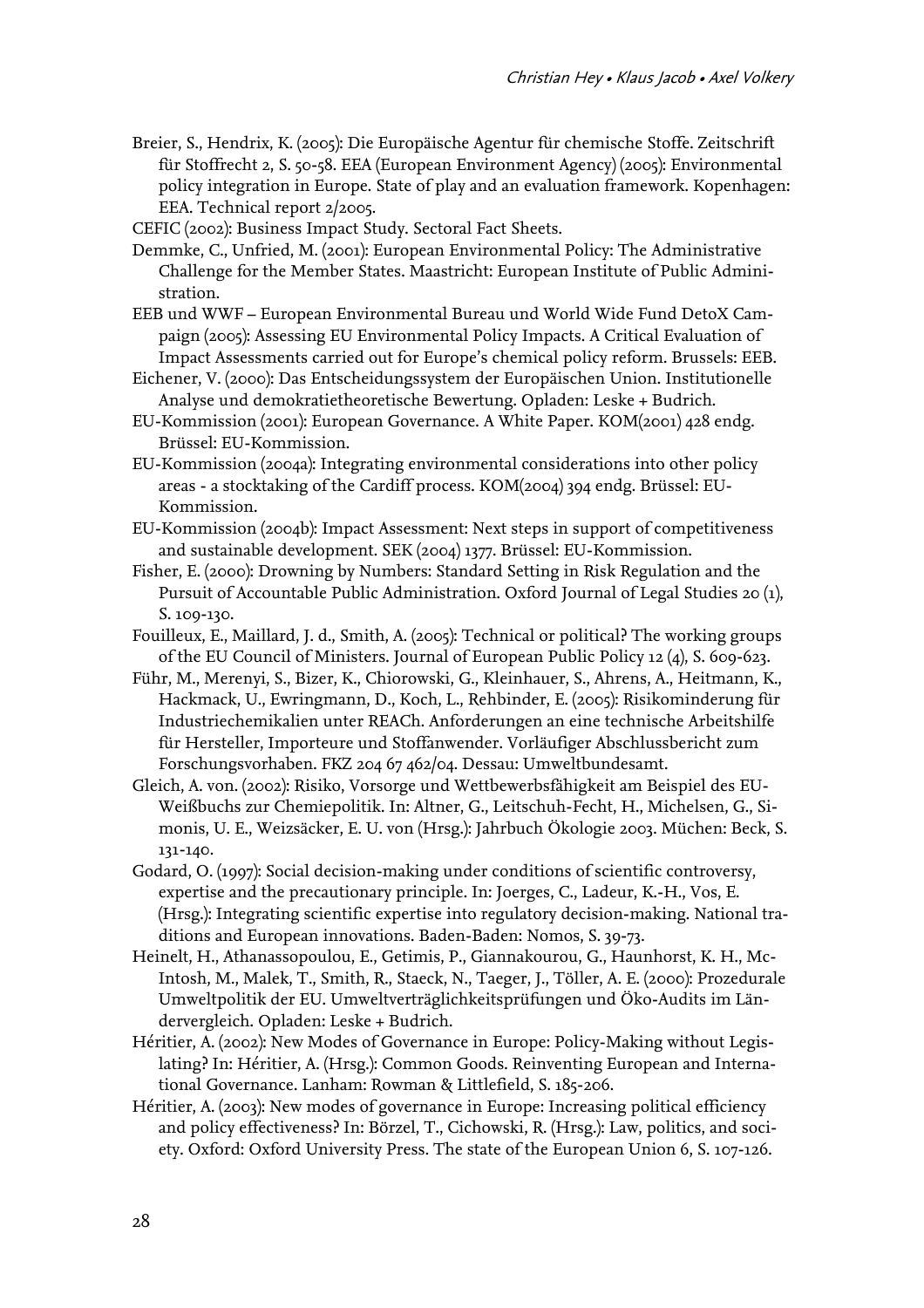Héritier, A., Mingers, S., Knill, C., Becka, M. (1994): Die Veränderung von Staatlichkeit in Europa. Ein regulativer Wettbewerb: Deutschland, Großbritannien und Frankreich in der Europäischen Union. Opladen: Leske + Budrich.

- Hertin, J., Berkhout, F. (2005): Environmental Policy Integration for Sustainable Technologies: Rationale and Practical Experiences at EU Level. In: Lyall, C., Tait, J. (Hrsg.): New Modes of Governance. Developing an Integrated Policy Approach to Science, Technology, Risk and the Environment. Aldershot: Ashgate, S. 139-158.
- Hey, C. (1998): Nachhaltige Mobilität in Europa. Akteure, Institutionen und politische Strategien. Opladen: Westdeutscher Verlag.
- Hey, C. (2000): Zukunftsfähigkeit und Komplexität. Institutionelle Innovationen in der EU. In: Prittwitz, V. von (Hrsg.): Institutionelle Arrangements in der Umweltpolitik. Zukunftsfähigkeit durch innovative Verfahrenskombinationen? Opladen: Leske + Budrich, S. 85-102.
- Hey, C. (2002): Why Does Environmental Policy Integration Fail? The Case of Environmental Taxation for Heavy Goods Vehicles. In: Lenschow, A. (Hrsg.): Environmental Policy Integration. Greening Sectoral Policies in Europe. London: Earthscan, S. 127- 152.
- Hey, C. (2004): Die europäische Umweltpolitik im Europa der 25. In: Altner, G., Leitschuh-Fecht, H., Michelsen, G., Simonis, U. E., Weizsäcker, E. U. von (Hrsg.): Jahrbuch Ökologie 2005. München: Beck, S. 11-25.
- Hey, C. (2005a): Trendwechsel in der europäische Umweltpolitik und ihre Auswirkungen auf die Abfallwirtschaft. In: Bilitewski, B., Schenkel, W., Schnurer, H. (Hrsg.): Müllhandbuch. Berlin: Erich Schmidt, Loseblatt-Ausgabe (to be published) .
- Hey, C., Volkery, A., Zerle, P. (2005): Neue umweltpolitische Steuerungskonzepte in der Europäischen Union. Zeitschrift für Umweltpolitik und Umweltrecht 28 (1), S. 1-38.
- Hix, S., Kreppel, A., Noury, A. (2003): The Party System in the European Parliament: Collusive or Competitive? Journal of Common Market Studies 41 (2), S. 309-331.
- Holzinger, K., Knill, C. (2004): Competition and Cooperation in Environmental Policy. Individual and Interaction Effects. Journal of Public Policy 24 (1), S. 25-47.
- Holzinger, K., Knill, C., Schäfer, A. (2003): Steuerungswandel in der europäischen Umweltpolitik? In: Holzinger, K., Knill, C., Lehmkuhl, D. (Hrsg.): Politische Steuerung im Wandel: Der Einfluss von Ideen und Problemstrukturen. Opladen: Leske + Budrich, S. 103-129.
- IEEP (2004b): Sustainable Development in the European Commission's Integrated Impact Assessment for 2003. Final Report. London.
- IEEP (Institute for European Environmental Policy) (2004a): The Future of EU Environment Policy. Challenges and Opportunities. A Special Report for the All-party Parliamentary Environment Group. London.
- Institute for Health and Environment (2001): Testing Requirements for Proposals under the EC White Paper "Strategy for a future EU Chemicals Policy". IHEIHE Web Report W6.
- Jacob, K., Volkery, A. (2005): Europäische Rechtsetzung: Die Auseinandersetzungen zur Europäischen Chemikalienpolitik REACH und die Rolle nationaler Regierungen und Akteure im Policy-Prozess. Technikfolgenabschätzung - Theorie und Praxis 14 (1), S. 69-77.
- Jacob, Klaus (1999): [Innovationsorientierte Chemikalienpolitik.](http://web.fu-berlin.de/ffu/Publikationen/buch_chemie.htm) Politische, soziale und ökonomische Faktoren des verminderten Gebrauchs gefährlicher Stoffe. Herbert Utz Verlag, München 1999.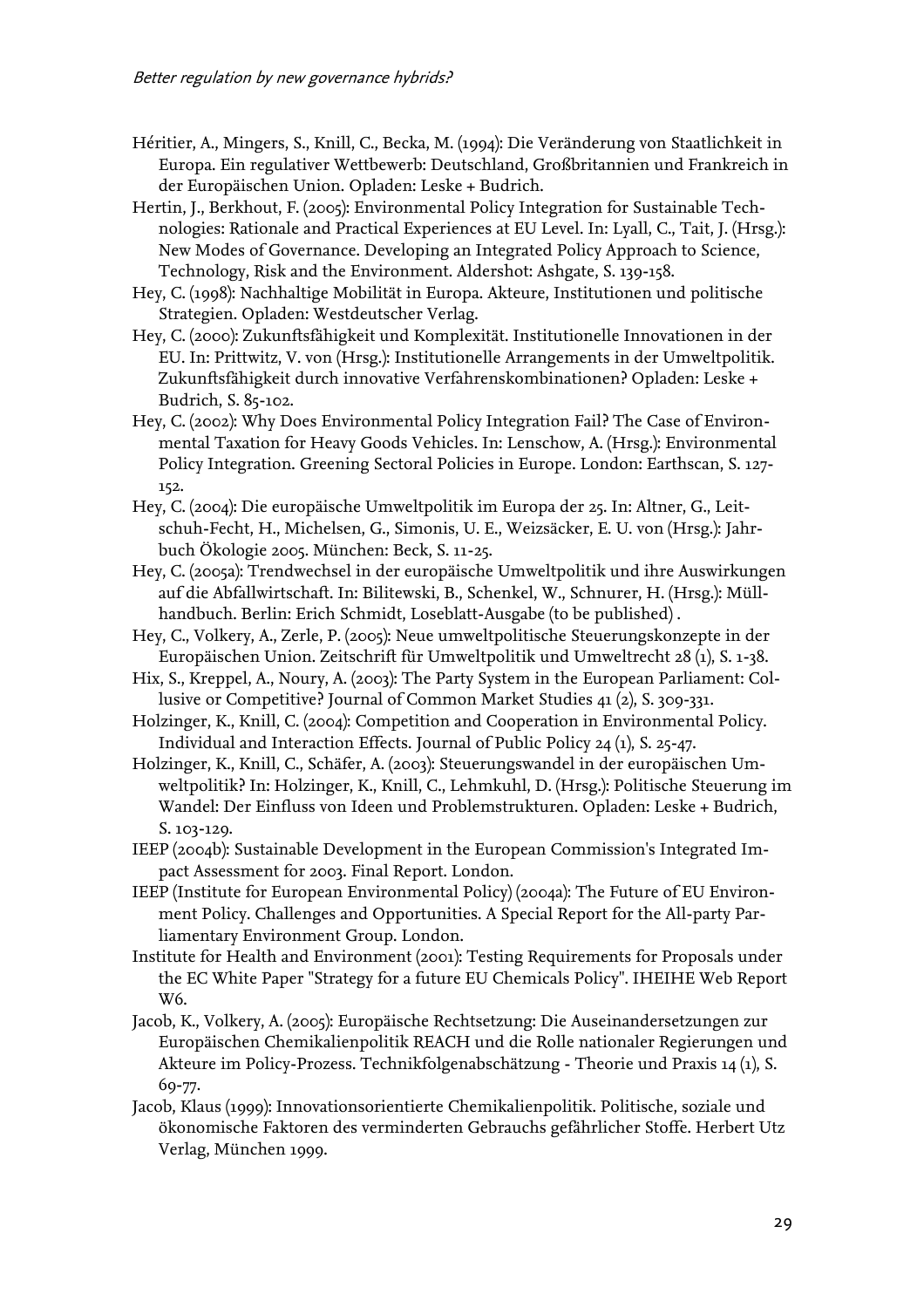- Jacob, Klaus and Axel Volkery (2004): Institutions and Instruments for Government Self-Regulation: Environmental Policy Integration in a Cross-Country Perspective In: Journal of Comparative Policy Analysis Volume 6, Issue 3, p. 291-309.
- Jacob, Klaus; Marian Beise; Jürgen Blazejczak; Dietmar Edler; Rüdiger Haum; Martin Jänicke; Thomas Loew; Ulrich Petschow and Klaus Rennings (2005): Lead Markets of Environmental Innovations. Vol. 27 der ZEW Economic Studies, Physica, Heidelberg and New York.
- Jostmann, T., Kistenbruegger, L. (2005): REACH Meets Business: Lessons Learned in REACH Impact Assessments. Journal for European Environmental and Planning Law  $2(3)$ , S. 199-203.
- Knill, C. (2003): Europäische Umweltpolitik. Steuerungsprobleme und Regulierungsmuster im Mehrebenensystem. Opladen: Leske + Budrich. Governance 4.
- Knill, C., Lenschow, A. (2005): Compliance, Communication and Competition: Patterns of EU Environmental Policy-Making and their Impact on Policy Convergence. European Environment  $15$  (2), S. 114-128.
- Köck, W. (2003): Risikoverwaltung und Risikoverwaltungsrecht das Beispiel des Arzneimittelrechts. Leipzig, Halle: Umweltforschungszentrum Leipzig-Halle. UFZ-Diskussionspapiere 8/2003.
- KPMG Business Advisory Services (2005): REACH further work on impact assessment. A case study approach. Executive Summary. Download unter:
- [http://europa.eu.int/comm/enterprise/reach/docs/reach/kpmg\\_summary.pdf](http://europa.eu.int/comm/enterprise/reach/docs/reach/kpmg_summary.pdf)  Leone, F. (2005): Note on the Further Work Concerning the Impact Assessment of
- REACH. Journal for European Environmental and Planning Law 2 (3), S. 195-198. Lind, G. (2004): The Only Planet Guide to the Secrets of Chemicals Policy in the EU. REACH - What Happened and Why? Brüssel: Inger SchörlingLübbe-Wolff, G. (Hrsg.)
- (1996): Der Vollzug des europäischen Umweltrechts. Berlin: Erich Schmidt.
- Mamadouh, V., Raunio, T. (2003): The Committee System: Powers, Appointments and Report Allocation. Journal of Common Market Studies 41 (2), S. 333-351.
- Ministerium für Umwelt und Verkehr Baden-Württemberg (2004): REACH Projekt Baden-Württemberg. Ergebnisse einer Unternehmensbefragung. Stuttgart.
- Nordbeck, R. (2005): Auf der Suceh nach dem innovationsfördernden Politikmuster für die neue europäische Chemikalienpolitik. In: Hansjürgens, B., Nordbeck, R.(Hrsg.): Chemikalienregulierung und Innovationen zum nachhaltigen Wirtschaften. Heidelberg: Physica-Verlag, S. 45 - 84.
- NRW (2003): Erprobung ausgewählter Elemente des REACH -Verfahrens in der Praxis durch Behörden und Firmen im Rahmen eines Planspiels in Nordrhein-Westfalen. Düsseldorf.
- Ostertag, K., Marscheider-Weidemann, F., Angerer, G., Ahrens, A., Meyer, U. (2004): Analyse der Kosten und Nutzen der neuen EU-Chemikalienpolitik. Untersuchung anhand ausgewählter Branchen unter Beachtung der Wirkungen auf Wettbewerbsfähigkeit, Innovation, Umwelt und Gesundheit. Karlsruhe: Fraunhofer ISI.
- Owens, S., Rayner, T., Bina, O. (2004): New agendas for appraisal: Reflections on theory, practice, and research. Environment and Planning, A 36 (11), S. 1943-1960.
- Pallemaerts, M. (1999): The Decline of Law as an Instrument of Community Environmental Policy. Revue des Affaires Européennes No. 3/4, S. 338-354.
- Prittwitz, V. von (2000): Institutionelle Arrangements in der Umweltpolitik. Zukunftsfähigkeit durch innovative Verfahrenskombinationen? Opladen: Leske + Budrich.